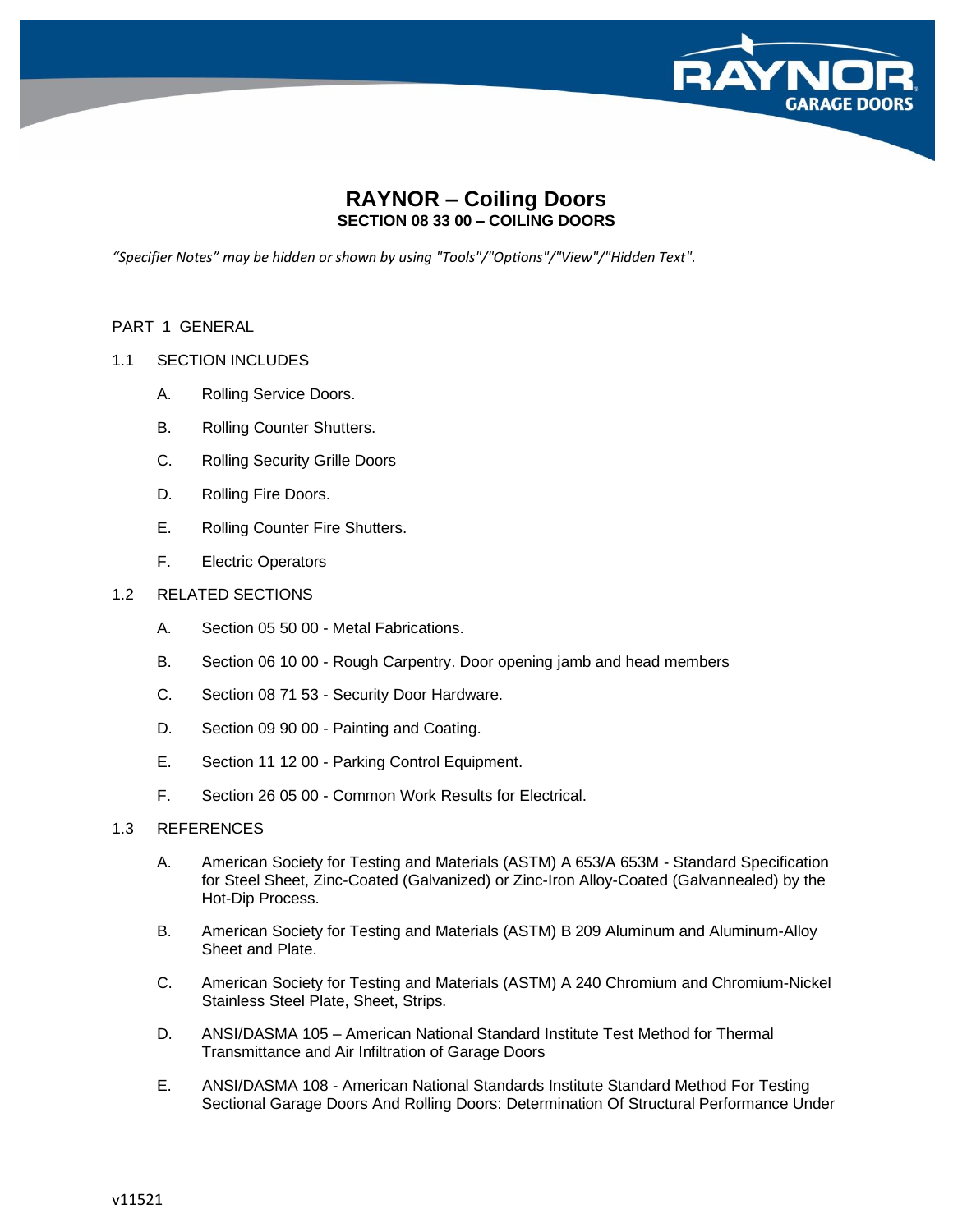

Uniform Static Air Pressure Difference.

- F. ANSI/DASMA 203 American National Standards Institute Specifications for non-rated fire rolling doors published by Door & Access Systems Manufacturers Association International.
- G. ASTM A 123 Standard Specification for Zinc (hot-dipped galvanized) coatings on iron and steel products.
- H. ASTM A 229 Steel wire, oil-tempered for mechanical springs.
- I. ASTM E 330 Structural performance of exterior windows, curtain walls, and doors by uniform static air pressure difference.
- J. ASTM E 413 Classification for Rating Sound Insulation
- K. ASTM E 90 Standard Test Method for Laboratory Measurement of Airborne Sound Transmission Loss of Building Partitions and Element.
- L. ASTM A 924 Standard Specification for General Requirements for Steel Sheet, Metallic-Coated by the Hot-Dip Process.
- M. ASTM B 221 Standard Specification for Aluminum and Aluminum-Alloy Extruded Bars, Rods, Wire, Profiles, and Tubes.
- N. UL 325 Standard for Door, Drapery, Gate, Louver, and Window Operators and Systems Current Edition, Including All Revisions.
- O. NFPA-80 Standard for Fire Doors and Fire Windows
- P. UL 10B Fire Tests of Fire Door Assemblies
- Q. NFPA 252 Fire Tests of Fire Door Assemblies
- R. BS 476 Fire Tests on Building Materials and Structures
- S. ISO 3008 Fire Resistance Tests Door and Shutter Assemblies
- T. CAN4 S-104-M80 Canadian National Standard for Fire Doors
- U. FM 4100 Factory Mutual Research Corporation Fire Door Assemblies

## 1.4 SUBMITTALS

A. Submit under provisions of Section 01 30 00.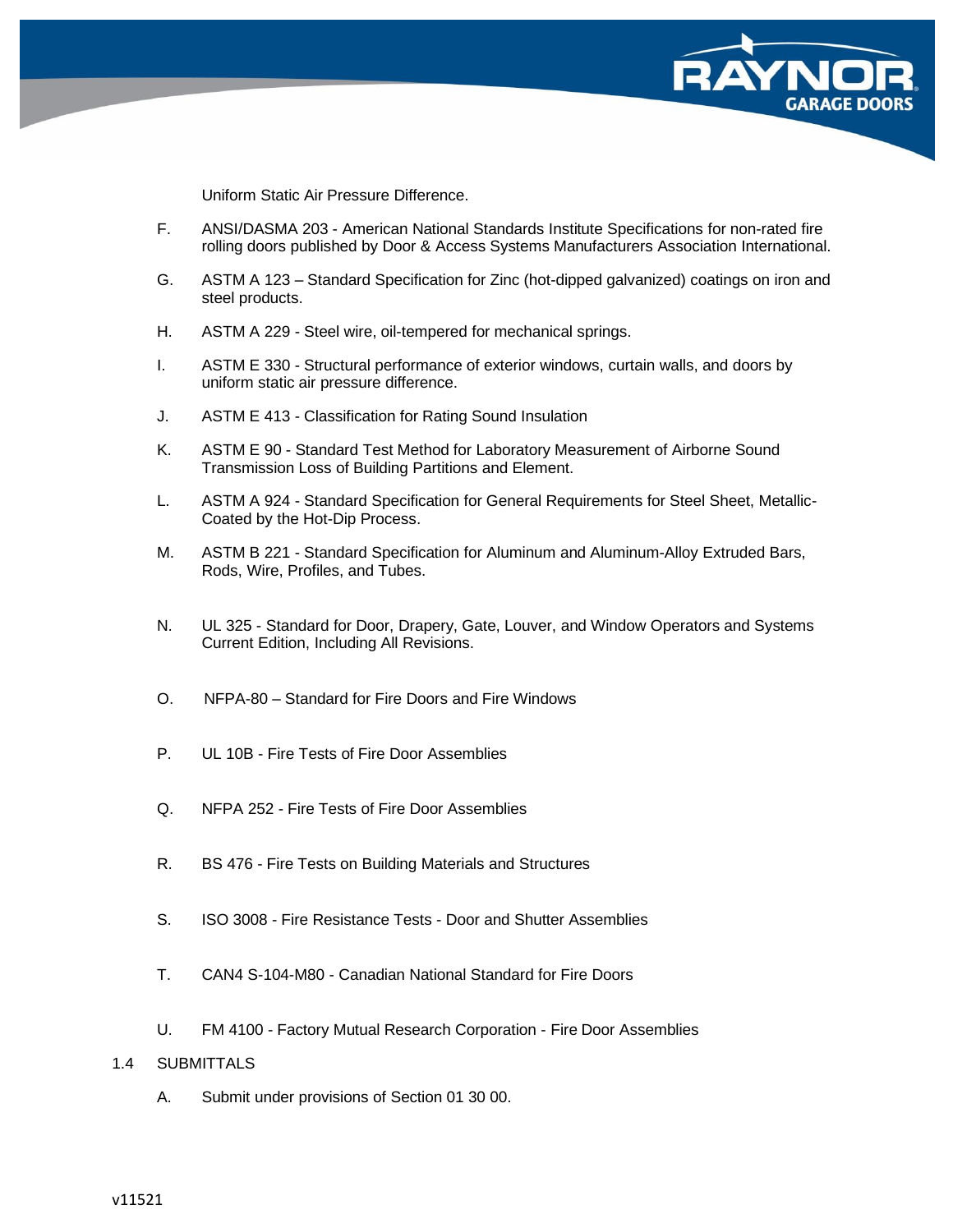

- B. Product Data: Manufacturer's data sheets on each product to be used, including:
	- 1. Preparation instructions and recommendations.
	- 2. Storage and handling requirements and recommendations.
	- 3. Installation methods.
- C. Shop Drawings:
	- 1. Provide drawings indicating guide details, head and jamb conditions, anchorage, accessories, finish colors, patterns and textures, operator mounts and other related information.
	- 2. Regulatory Requirements and Approvals: Provide shop drawings in compliance with local Authority Having Jurisdiction (AHJ).
- D. Certifications:
	- 1. Submit manufacturer's certificate that products meet or exceed specified requirements.
	- 2. Submit installer qualifications.
- E. Selection Samples: For each finish product specified, two complete sets of color chips representing manufacturer's full range of available colors and patterns.
- F. Verification Samples: For each finish product specified, two samples, minimum size 6 inches (150 mm) square, representing actual product, color, and patterns.

#### 1.5 QUALITY ASSURANCE

- A. Installer Qualifications: Utilize an authorized installer of door manufacturer who has demonstrated experience on projects of similar size and complexity.
- B. Manufacturer Qualifications: Company with a minimum of five-year experience in producing the specified type of doors.
- 1.6 DELIVERY, STORAGE, AND HANDLING
	- A. Store products in manufacturer's unopened packaging until ready for installation.
	- B. Store and dispose of solvent-based materials, and materials used with solvent-based materials, in accordance with requirements of local authorities having jurisdiction.

## 1.7 PROJECT CONDITIONS

A. Maintain environmental conditions (temperature, humidity, and ventilation) within limits recommended by manufacturer for optimum results. Do not install products under environmental conditions outside manufacturer's absolute limits.

#### 1.8 WARRANTY

- A. Raynor warrants the door and its component parts for one (1) year against defects in material and workmanship.
- B. Raynor warrants the electrical operator and its component parts for two (2) years against defects in material and workmanship.
- C. Raynor warrants the electrical operator and its component parts for three (3) years against defects in material and workmanship, on the operator only, when purchased with any model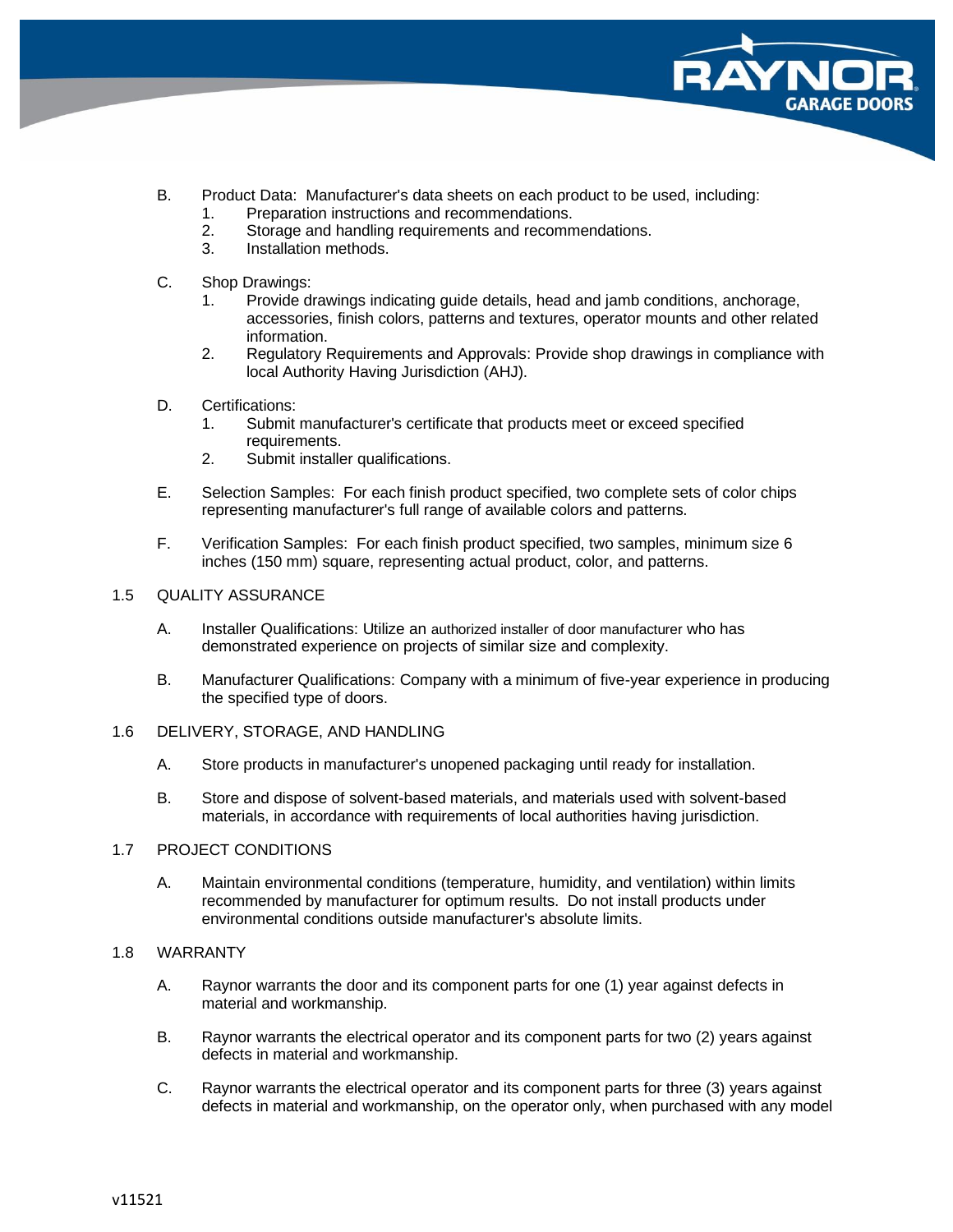of Raynor rolling service door.

D. Raynor warrants ArmorBrite™ powder coat finish against cracking or peeling for three (3) years.

#### PART 2 PRODUCTS

### 2.1 MANUFACTURERS

- A. Acceptable Manufacturer: Raynor, which is located at: 1101 East River Rd. P. O. Box 448 ; Dixon, IL 61021-0448; Toll Free Tel: 800-4-RAYNOR; Tel: 815-288-1431; Fax: 888-598- 4790; Email: architectsupport@raynor.com; Web: [www.raynor.com](http://www.raynor.com/)
- B. Substitutions: Not permitted.
- C. Requests for substitutions will be considered in accordance with provisions of Section 01 60 00.

## **2.2 ROLLING SERVICE DOORS**

- A. DuraCoil as manufactured by Raynor Garage Doors:
	- 1. Doors:
		- a. Operation:
			- 1) Provide doors designed for push-up operation.
			- 2) Provide doors designed for hand chain operation.
			- 3) Provide doors designed for electric motor operation.
		- b. Mounting: Door guide mounting configuration.
			- 1) Interior face of wall on each side of door opening.
			- 2) Exterior face of wall on each side of door opening.
			- 3) Between jamb of wall opening.
		- c. Structural Performance Requirements:
			- 1) Wind Loads: Uniform pressure of: \_\_\_\_\_\_\_\_\_ psf.
		- d. International Energy Conservation Code (IECC) Requirements:
			- 1) Air Infiltration Maximum air leakage of 1.00 cfm/ft<sup>2</sup> is required.
				- Testing shall be in accordance with DASMA 105 test procedure.
			- 2) Raynor provides an air leakage rating of  $.47 \text{ cfm/ft}^2$ .
			- 3) Maximum U-Factor of .90 is required and shall be tested to DASMA 105.
		- d. Sound Transmission Class (STC) rating
			- 1) STC rating of 22 required on an insulated door.
			- 2) STC rating of 23 required on an insulated door with header seal.
	- 2. Curtain: Interlocking roll-formed slats as specified below. Endlocks shall be attached to each of alternate slat to prevent lateral movement.
		- a. Slat Type(s):

## **1) Flat slats**

- a) Steel 18 gauge (0.047 inch minimum thickness).
- b) Steel 20 gauge (0.036 inch minimum thickness).
- c) Steel 22 gauge (0.030 inch minimum thickness).
- d) Steel 24 gauge (0.023 inch minimum thickness).
- e) Stainless steel 20 gauge (0.036 inch minimum thickness).
- f) Stainless steel 22 gauge (0.030 inch minimum thickness).
- g) Aluminum 16 gauge (0.050 inch minimum thickness).
- h) Aluminum 18 gauge (0.040 inch minimum thickness).
- i) Light-duty 24 gauge steel (0.023 inch minimum thickness).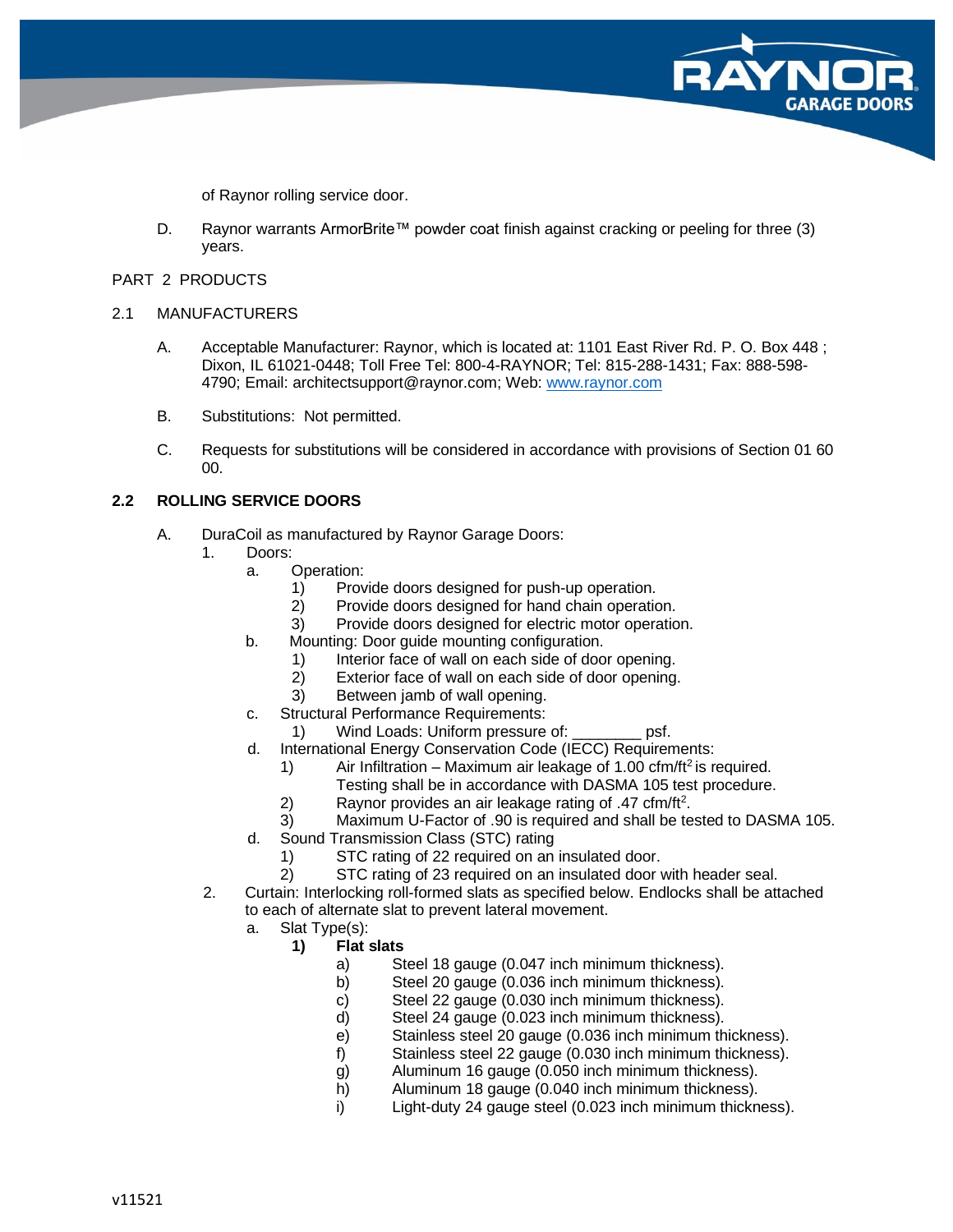

## **2) Large curved slats**

- a) Steel 18 gauge (0.047 inch minimum thickness).
- b) Steel 20 gauge (0.036 inch minimum thickness).
- c) Steel 22 gauge (0.030 inch minimum thickness).
- **3) Small curved slats**
	- a) Steel 20 gauge (0.036 inch minimum thickness).
	- b) Steel 22 gauge (0.030 inch minimum thickness).
- **4) Perforated flat slats punched with 1/16 inch (1.6mm) diameter holes staggered on 3/32 inch (2.4mm) centers across entire length.**
	- a) Steel 20 gauge (0.036 inch minimum thickness).
	- b) Steel 22 gauge (0.030 inch minimum thickness.
	- c) Aluminum 16 gauge (0.050 inch minimum thickness).
	- d) Aluminum 18 gauge (0.040 inch minimum thickness).
- **5) Insulated flat slats with 24 gauge backer (22 gauge optional)**
	- a) Steel 18 gauge (0.047 inch minimum thickness)
	- b) Steel 20 gauge (0.036 inch minimum thickness)
	- c) Steel 22 gauge (0.030 inch minimum thickness)
	- d) Steel 24 gauge (0.023 inch minimum thickness)
	- e) Stainless Steel 20 gauge (0.036 inch minimum thickness)
	- f) Stainless Steel 22 gauge (0.030 inch minimum thickness)
	- g) Aluminum 16 gauge (0.050 inch minimum thickness)
	- h) Aluminum 18 gauge (0.040 inch minimum thickness)
	- a) Insulation: Polyisocyanurate.
- b. Material:
	- 1) Commercial quality hot-dipped galvanized (G-90) steel in accordance with ASTM A-653.
	- 2) Stainless steel in accordance with ASTM A-240, type 304.
	- 3) Aluminum in accordance with ASTM B-209, alloy 5005, temper H34.
- c. Color and Finish:
	- 1) One finish coat of gray polyester paint applied over one coat of primer.
	- 2) One finish coat of tan polyester paint applied over one coat of primer.
	- 3) One finish coat of white polyester paint applied over one coat of primer.
	- 4) Galvanized finish.
	- 5) Stainless steel #4 finish.
	- 6) Clear anodize finish.
	- 7) Bronze anodize finish.
	- 8) ArmorBrite Powdercoat finish.

a) Color:

- 3. Endlocks: Zinc-plated malleable cast iron endlocks fastened with two zinc-plated steel rivets.
- 4. Bottom Bar: Two angles, minimum 1-1/2 inches by 1-1/2 inches by 1/8 inch (38.1 mm x 38.1 mm x 3.2 mm) with single-contact type bottom astragal.
	- a. Material:
		- 1) Roll-formed galvanized steel angles.
		- 2) Structural steel angles.
		- 3) Structural aluminum angles.
		- 4) Break-formed stainless steel angles.
		- 5) Structural stainless steel angles.
	- b. Color and finish:
		- 1) Structural angle bottom bar to receive one coat of black rust-inhibitive primer.
		- 2) Roll-formed steel angles to be galvanize finish.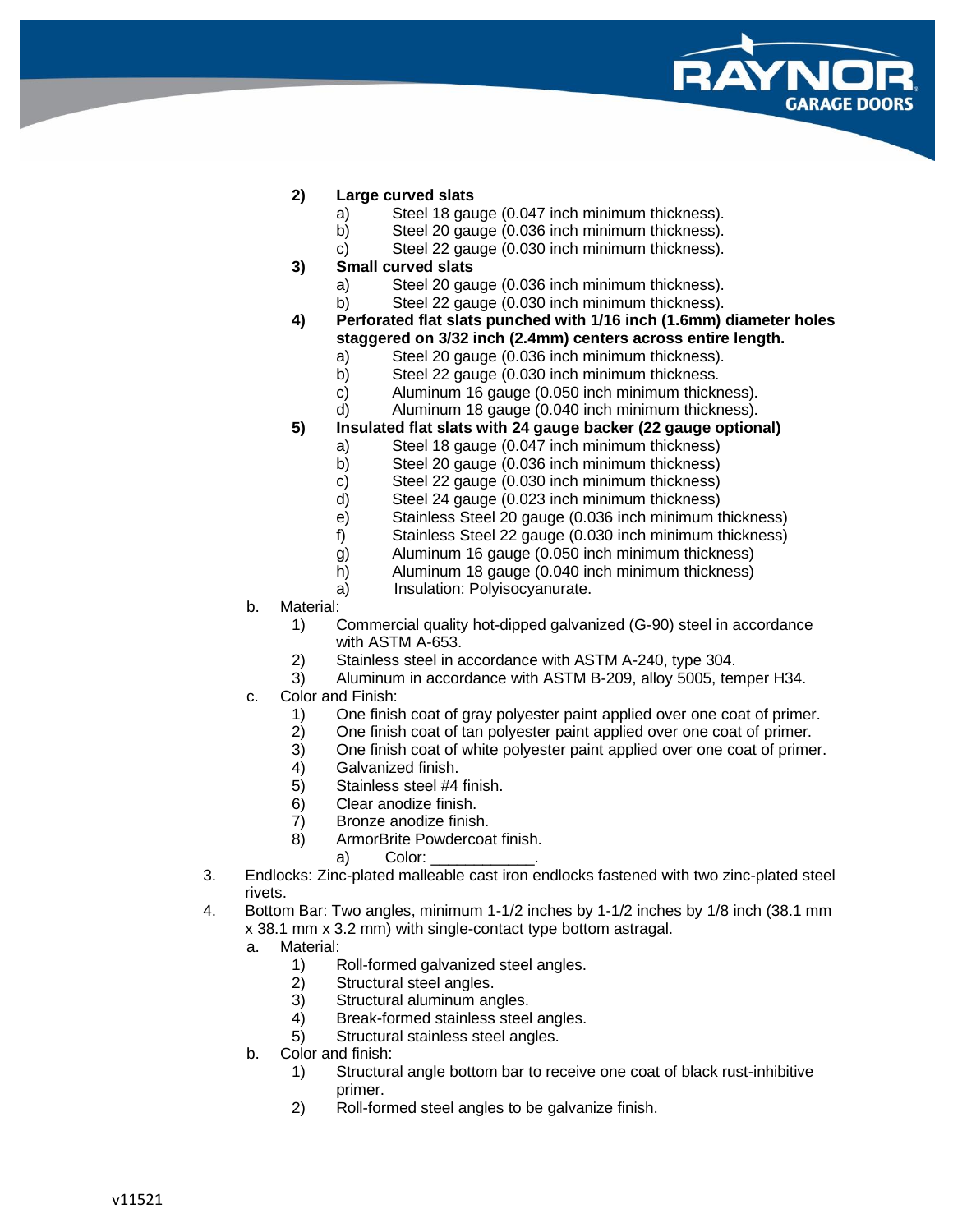

- 3) Break-formed stainless steel angles #4 finish.
- 4) Structural stainless steel angles mill finish.
- 5) Structural aluminum angles to be clear anodize finish.
- 6) Structural aluminum angles to be bronze anodize finish.
- 7) ArmorBrite Powdercoat finish.
	- a) Color:
- 5. Vision Panels: 4 inches by 1 inch (101.6 mm by 25.4 mm):
	- a. 1/8 inch (3.2 mm) thick acrylic glass for flat slats
	- b. 5/8 inch (15.9 mm) thick acrylic glass for insulated slats
	- c. Fenestrated (open slots)
- 6. Guide Assemblies: Three structural angles, minimum 3 inches by 2 inches by 3/16 inch (76 mm by 50.8 mm by 4.8 mm) and fitted with removable curtain stops.
	- a. Material and Finish:
		- 1) Structural steel to receive one coat of black rust-inhibitive primer.
		- 2) Structural steel to receive one coat of hot-dipped galvanized.
		- 3) Structural stainless steel with a mill finish.
		- 4) Structural steel to receive ArmorBrite Powdercoat finish.
			- a) Color:
- 7. Guide Weatherseal: Seals to inhibit air infiltration between the guide and the curtain.
	- 1) Snap-on dual durometer vinyl seal.
	- 2) Brushseal with an aluminum retainer.
	- 3) EDPM rubber with an aluminum retainer
- 8. Counterbalance:
	- a. Barrel: Minimum 4-1/2 inches (114.3 mm) O.D. and 0.120 inch (3.1 m) wall thickness structural steel pipe. Deflection of pipe under full load shall not exceed 0.03 inch (0.8 mm) per foot of span.
	- b. Counterbalance: Provide counterbalance mechanism with helical torsion springs, grease packed and mounted on a continuous steel torsion shaft.
		- 1) Standard 15,000 cycles.
		- 2) High cycles.
- 9. Brackets: 3/16 inch (4.8 mm), minimum, steel plate, attached to wall angle of guide assembly with 1/2 inch (12.7 mm) diameter Grade 5 bolts. Inside of drive bracket fitted with sealed ball bearing.
	- a. Finish:
		- 1) Provide brackets with one coat of rust-inhibitive primer.
		- 2) Provide brackets with one coat of hot-dipped galvanized.
		- 3) Provide brackets with one coat of ArmorBrite Powdercoat finish.
			- a) Color:
- 10. Enclosures:
	- a. Hood Type:
		- 1) Round Hood.
		- 2) Square Hood.
	- b. Bracket Covers: Covers to enclose door mechanisms.
	- c. Material:
		- 1) 24 gauge steel (0.022 inch minimum thickness) commercial quality hotdipped galvanized steel in accordance with ASTM A-653.
		- 2) 24 gauge stainless steel (0.024 inch minimum thickness) in accordance with ASTM A-240, type 304.
		- 3) 18 gauge aluminum (0.040 inch minimum thickness) in accordance with ASTM B-209, alloy 5005, temper H34.
	- d. Color and Finish:
		- 1) Gray polyester paint to match curtain finish.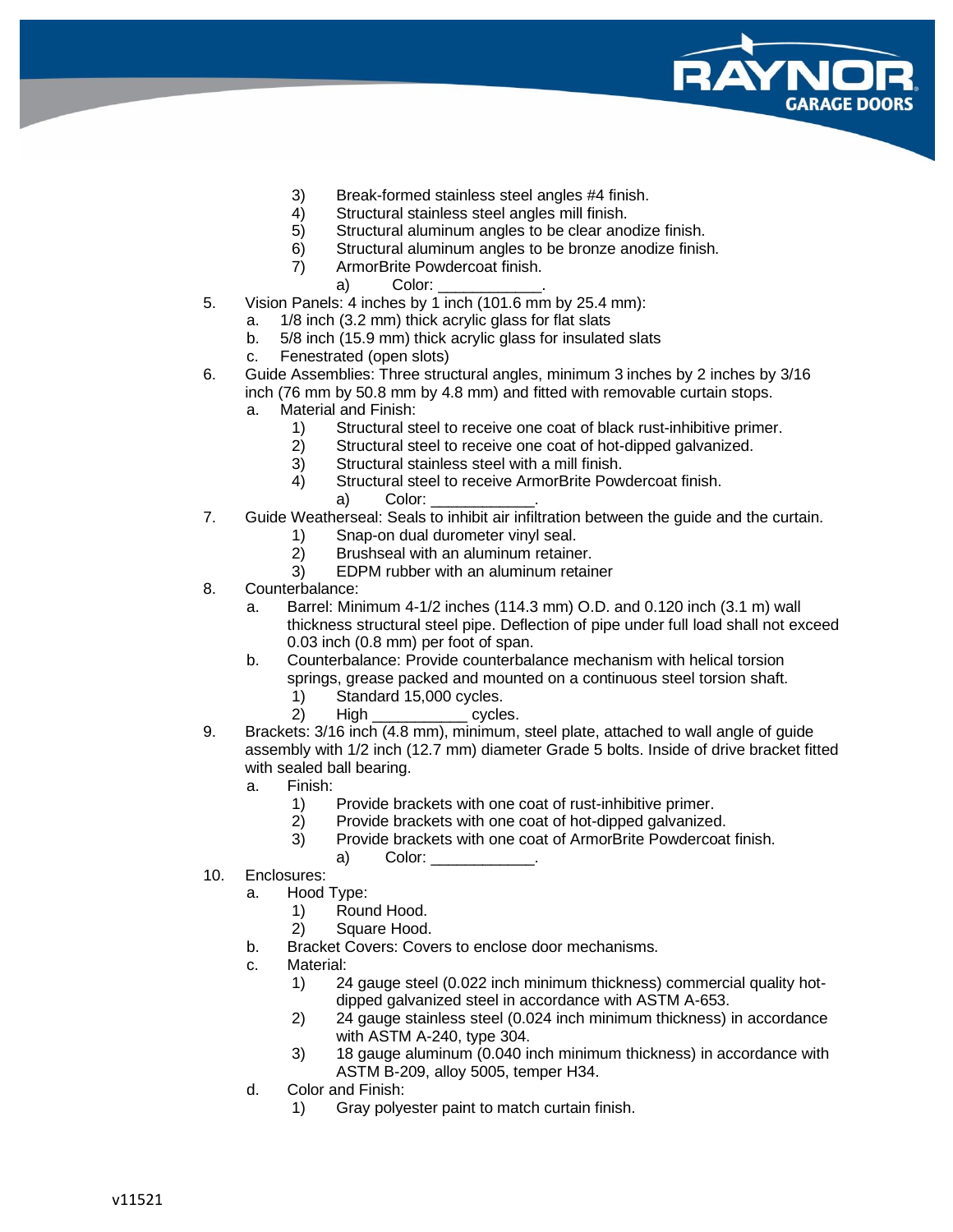

- 2) Tan polyester paint to match curtain finish.
- 3) White polyester paint to match curtain finish.
- 4) Galvanized to match curtain finish.<br>5) Stainless steel #4 finish.
- Stainless steel #4 finish.
- 6) Clear anodize finish.
- 7) ArmorBrite Powdercoat finish.
	- a) Color:
- e. Hood Baffle: Provide hood baffle with a rubber seal to inhibit air infiltration through hood cavity.
- 11. Header Seal: Provide a "Z" shape aluminum retainer with EDPM rubber to inhibit air infiltration between the header and the curtain.
- 12. Locks: Furnish door system with the following:
	- a. Locking Bar: For push-up doors and doors operated with hand chain to receive padlock provided by Owner.
	- b. Locking Bar for Motor Operated Doors: Provide interlock switch with locking bar.
	- c. Hand Chain Lock: To receive padlock provided by Owner; for doors operated with hand chain.
	- d. Cylinder Lock: For use with push-up and hand chain operated doors.
	- e. Cylinder Lock for Motor Operated Doors: Provide interlock switch with cylinder lock.

#### **2.3 ROLLING COUNTER SHUTTERS**

- A. DuraShutter as manufactured by Raynor Garage Doors:
	- 1. Doors:
		- a. Operation:
			- 1) Provide doors designed for push-up operation.
			- 2) Provide doors designed for hand crank operation.
			- 3) Provide doors designed for tube motor operation.
			- 4) Provide doors designed for electric motor operation.
		- b. Mounting: Door guide mounting configuration.
			- 1) To face of wall on each side of door opening.
			- 2) Between jamb of wall opening.
		- c. Mounting: Integral frame as follows:
			- 1) Painted Slip-in Frame: For use with a pre-existing finished opening. Color and finish to match guides and curtain.
			- 2) Painted Build-in Frame: For use with masonry wall construction. Color and finish to match guides and curtain.
			- 3) Stainless Steel Slip-in Frame: For use with a pre-existing finished opening. Frame to be #4 finish.
			- 4) Stainless Steel Build-in Frame: For use with masonry wall construction. Frame to be #4 finish.
		- 2. Curtain: Interlocking slats as specified below. Endlocks shall be attached to each of alternate slat to prevent lateral movement.
			- a. Slat Type(s):
				- 1) Roll-formed flat slat 22 gauge steel (0.030 inch minimum thickness).
				- 2) Roll-formed flat slat 22 gauge stainless steel (0.030 inch minimum thickness).
				- 3) Extruded aluminum flat slat (0.050 inch minimum thickness).
				- 4) Roll-formed perforated flat slat 22 gauge steel (0.030 inch minimum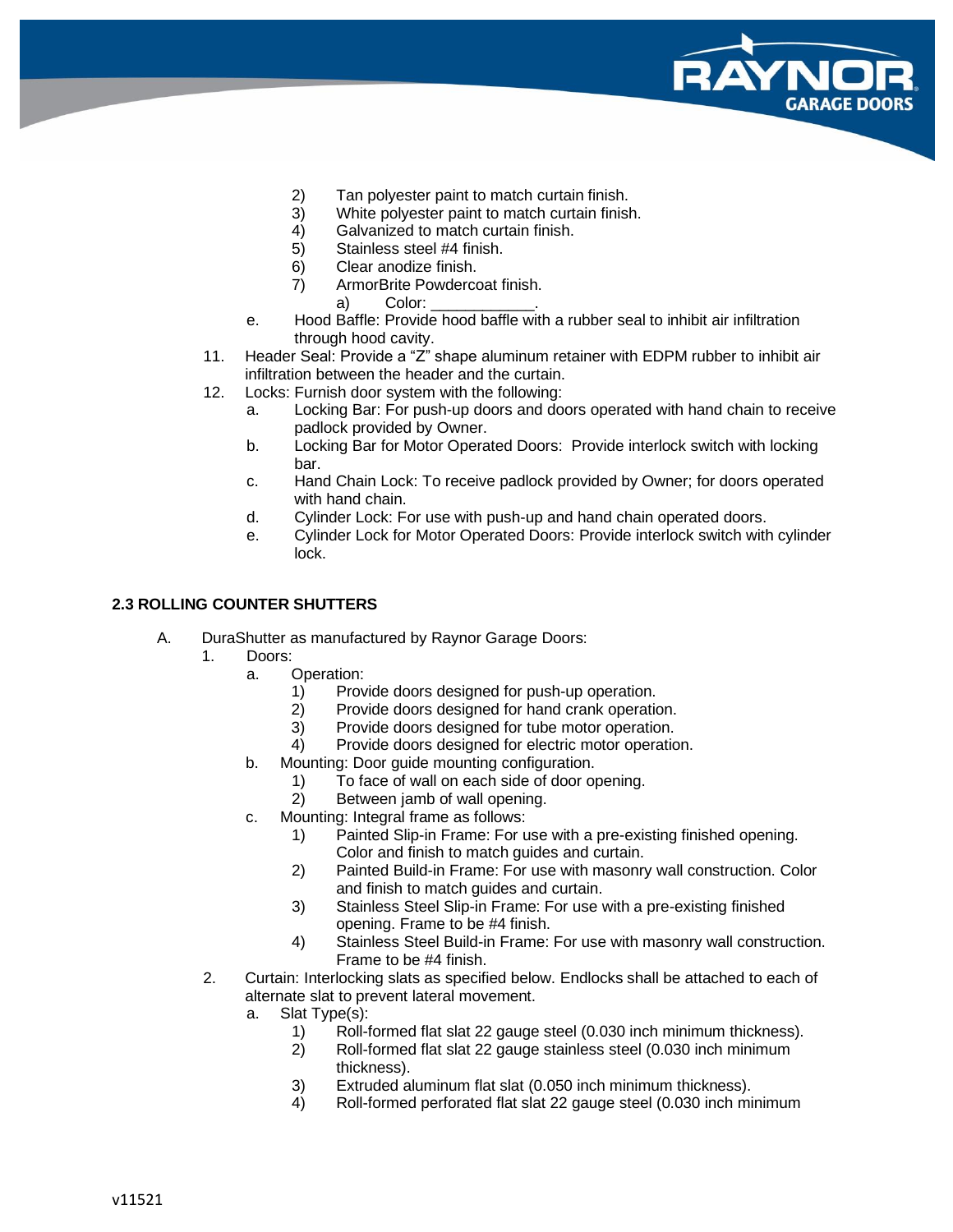

thickness) punched with 1/16 inch (1.6mm) diameter holes staggered on 3/32 inch (2.4mm) centers across entire length.

- b. Material:
	- 1) Commercial quality hot-dipped galvanized (G-90) steel in accordance with ASTM A-653.
	- 2) Stainless steel in accordance with ASTM A-240, type 304.
	- 3) Aluminum in accordance with ASTM B-221, alloy 6063, temper T6.
- c. Color and Finish:
	- 1) One finish coat of gray polyester paint applied over one coat of primer.
	- 2) One finish coat of tan polyester paint applied over one coat of primer.
	- 3) One finish coat of white polyester paint applied over one coat of primer.
	- 4) Stainless steel #4 finish.<br>5) Clear anodize finish.
	- 5) Clear anodize finish.
	- 6) Bronze anodize finish.
	- 7) ArmorBrite Powdercoat finish.
		- b) Color:
- 3. Endlocks: Zinc-plated stamped steel endlocks fastened with zinc-plated steel rivets.
- 4. Bottom Bar: Tubular type, with 1/4 inch (6.3) thick protective strip to cushion impact of bottom bar on countertop.
	- a. Material:
		- 1) Roll-formed 14 gauge galvanized steel (0.071 inch minimum thickness).
		- 2) Roll-formed 14 gauge stainless steel (0.075 inch minimum thickness).
		- 3) Extruded aluminum (0.078 inch minimum thickness).
	- b. Color and finish:
		- 1) Steel bottom bar to receive one finish coat of gray paint to match curtain.
		- 2) Steel bottom bar to receive one finish coat of tan paint to match curtain.
		- 3) Steel bottom bar to receive one finish coat of white paint to match curtain.
		- 4) Stainless steel bottom bar to be #4 finish to match curtain.
		- 5) Aluminum bottom bar to be clear anodize finish to match curtain.
		- 6) Aluminum bottom bar to be bronze anodize finish to match curtain.
		- 7) Steel bottom bar to receive ArmorBrite Powdercoat finish.
			- a) Color:
- 5. Guide Assemblies: Guides shall be provided in the same material and finish as the curtain and fitted with removable curtain stops.
	- a. Material and Finish:
		- 1) 13 gauge galvanized steel (0.086 inch minimum thickness) to receive one finish coat of gray paint to match curtain.
		- 2) 13 gauge galvanized steel (0.086 inch minimum thickness) to receive one finish coat of tan paint to match curtain.
		- 3) 13 gauge galvanized steel (0.086 inch minimum thickness) to receive one finish coat of white paint to match curtain.
		- 4) 13 gauge stainless steel (0.090 inch minimum thickness) to have a #4 finish to match curtain.
		- 5) Extruded aluminum (0.050 inch minimum thickness) to have clear anodize finish to match curtain.
		- 6) Extruded aluminum (0.050 inch minimum thickness) to have bronze anodize finish to match curtain.
		- 7) 13 gauge galvanized steel (0.086 inch minimum thickness) to receive ArmorBrite Powdercoat finish.
			- b) Color:
	- b. Wear strips: PVC to be attached to the inside of the aluminum guides to reduce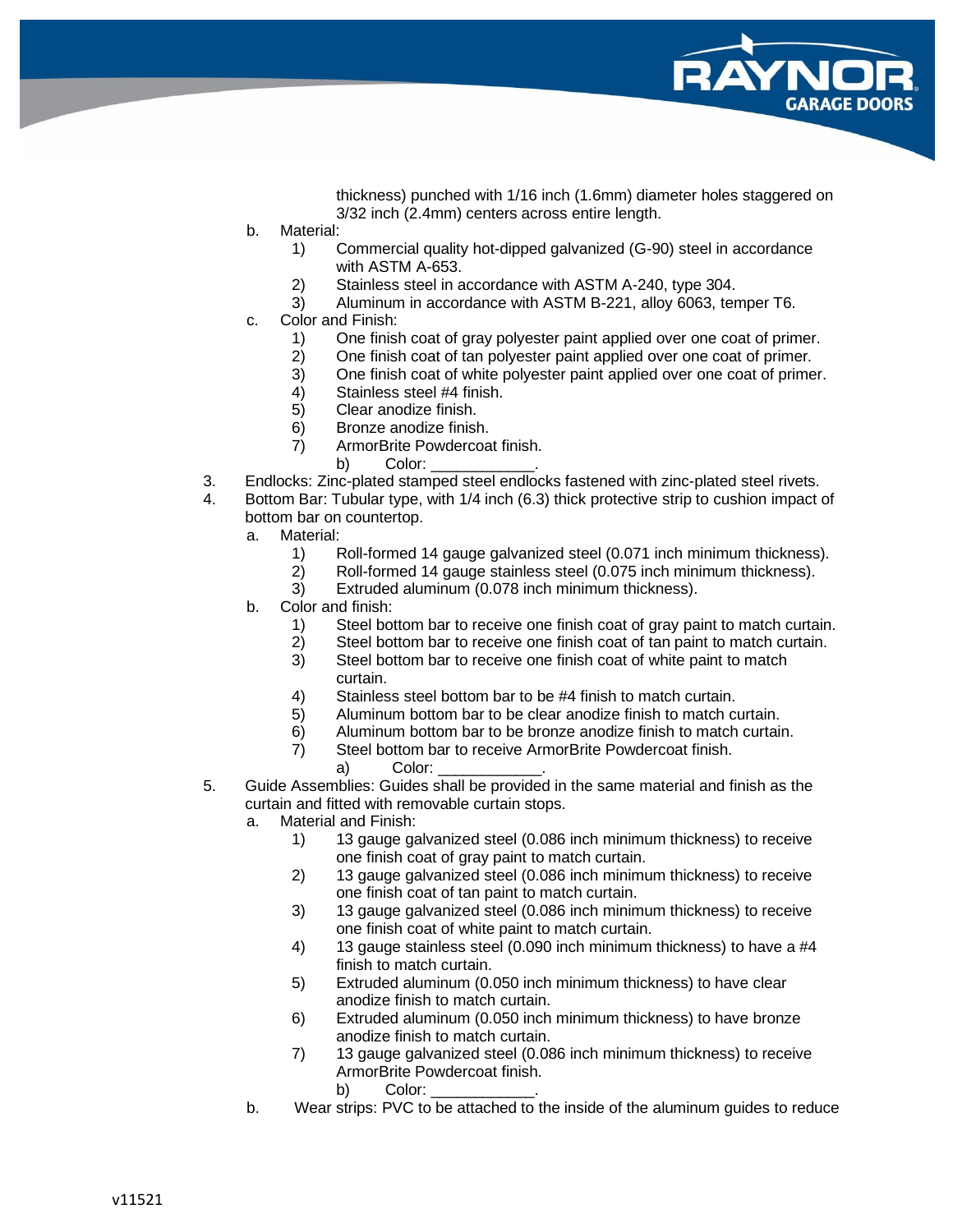wear and noise.

- c. Guide Weatherseals: Seals to inhibit air infiltration between the guide and the curtain.
	- 1) Brushseal with an aluminum retainer attached to the guide assembly.
- 6. Counterbalance:
	- a. Barrel: Minimum 4-1/2 inches (114.3 mm) O.D. and 0.120 inch (3.1 m) wall thickness structural steel pipe. Deflection of pipe under full load shall not exceed 0.03 inch (0.8 mm) per foot of span.
	- b. Counterbalance: Provide counterbalance mechanism with helical torsion springs, grease packed and mounted on a continuous steel torsion shaft.
		- 1) Standard 7,500 cycles.
		- 2) High cycles.
	- c. Eclipse Tube Motor as provided by Raynor Garage Doors:
		- 1) Tube motor to be 115 volt, single phase with toggle switch for constant pressure open-close operation.
- 7. Brackets: Mounting brackets shall be10 gauge galvanized steel (0.130 inch minimum thickness) attached to the guide assembly.
- 8. Enclosures:
	- a. Hood Type: Hood to be a square type and to be attached to the brackets.
	- b. Bracket Side Covers: Covers to enclose door mechanisms.
	- c. Material:
		- 1) 24 gauge steel (0.022 inch minimum thickness) commercial quality hotdipped galvanized steel in accordance with ASTM A-653.
		- 2) 24 gauge stainless steel (0.024 inch minimum thickness) in accordance with ASTM A-240, type 304.
		- 3) 18 gauge aluminum (0.040 inch minimum thickness) in accordance with ASTM B-209, alloy 5005, temper H34.
	- d. Color and Finish:
		- 1) Gray polyester paint to match curtain finish.
		- 2) Tan polyester paint to match curtain finish.
		- 3) White polyester paint to match curtain finish.
		- 4) Stainless steel #4 finish.
		- 5) Clear anodize finish.
		- 6) Bronze anodize finish.
		- 7) ArmorBrite Powdercoat finish.
			- b) Color:
- 9. Header Weatherseal: Provide a brush seal to inhibit air infiltration between the header and the curtain.
- 10. Locks: Furnish door system with the following:
	- a. Locking Bar: For push-up doors and doors operated with hand crank, locks to be thumb turn cylinders and bars to engage both guides.
	- b. Cylinder Lock: For push-up doors and doors operated with hand crank, locks to be keyed cylinders and bars to engage both guides.

## **2.4 ROLLING SECURITY GRILLE DOORS**

- A. DuraGrille as manufactured by Raynor Garage Doors:
	- 1. Doors:
		- a. Operation:
			- 1) Provide doors designed for push-up operation.
			- 2) Provide doors designed for hand chain operation.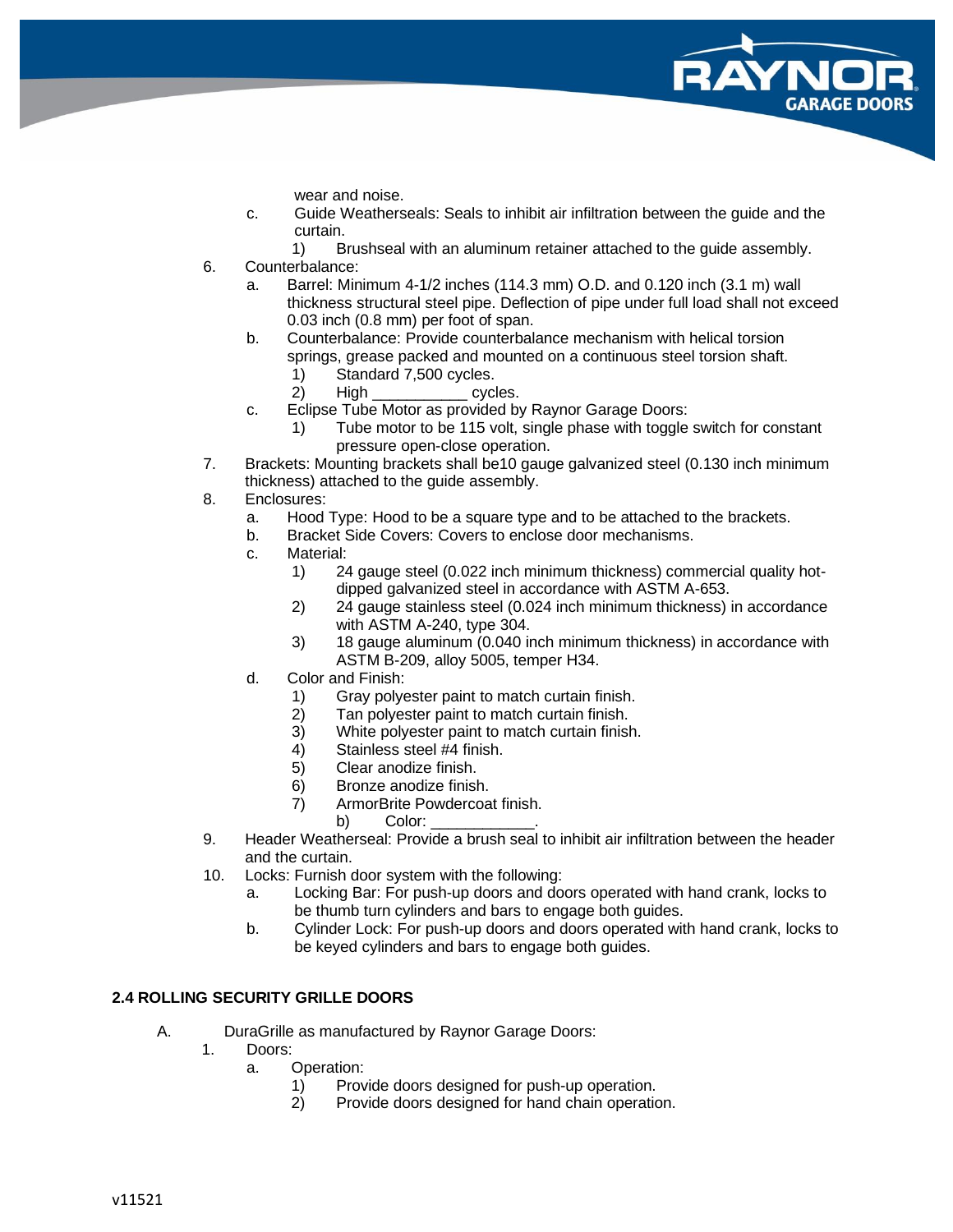

- 3) Provide doors designed for hand crank operation.
- 4) Provide doors designed for electric motor operation.
- b. Mounting: Door guide mounting configuration.
	- 1) Interior face of wall on each side of door opening.
	- 2) Exterior face of wall on each side of door opening.
	- 3) Between jamb of wall opening.
- 2. Curtain: Horizontal diameter rods with vertically interlocking links to form a pattern. Bottom bar extruded aluminum tubular shape.
	- a. Pattern Type:
		- 1) **Straight Pattern**: Horizontal aluminum rods 5/16 inch (7.9 mm) spaced vertically at 2 inch (50.8 mm) O.C. with vertical link assemblies spaced horizontally at **6 inch** (152.4 mm) O.C. Lateral movement of the vertical link assemblies to be contained by C-clips. Vertical link assemblies to be held together by brass eyelets.
		- 2) **Straight Pattern**: Horizontal aluminum rods 5/16 inch (7.9 mm) spaced vertically at 2 inch (50.8 mm) O.C. with vertical link assemblies spaced horizontally at **9 inch** (228.6 mm) O.C. Lateral movement of the vertical link assemblies to be contained by C-clips. Vertical link assemblies to be held together by brass eyelets.
		- 3) **Brick Pattern**: Horizontal aluminum rods 5/16 inch (7.9 mm) spaced vertically at 2 inch (50.8 mm) O.C., with links spaced horizontally at **6 inch** (152.4 mm) O.C. to form a brick pattern with aluminum spacers at the top and bottom of each link.
		- 4) **Brick Pattern**: Horizontal aluminum rods 5/16 inch (7.9 mm) spaced vertically at 2 inch (50.8 mm) O.C., with links spaced horizontally at **9 inch** (228.6 mm) O.C. to form a brick pattern with aluminum spacers at the top and bottom of each link.
	- b. Curtain Material and Finish:
		- 1) Aluminum with a mill finish.
		- 2) Aluminum with a clear anodize finish.
		- 3) Aluminum with a bronze anodize finish.
	- c. Bottom Bar: Bottom of curtain reinforced with extruded aluminum tubular bottom bar.
	- d. Bottom Bar Material and finish:
		- 1) Aluminum with a clear anodize finish.
		- 2) Aluminum with a bronze anodize finish.
- 3. Guides: Extruded aluminum shapes with retainer grooves and continuous pvc strips inserts to reduce wear and noise. Guides to be provided with removable curtain stops.
	- a. Material and Finish:
		- 1) Aluminum with a clear anodize finish.
		- 2) Aluminum with a bronze anodize finish.
	- b. Guide Mounting:
		- 1) Extruded aluminum guides will be attached to structural steel angles.
		- 2) Extruded aluminum guides will be attached to structural steel support tubes.
		- 3) Extruded aluminum guides will be attached directly to the jambs.
- 4. Counterbalance:
	- a. Barrel: Minimum 4-1/2 inches (114.3 mm) O.D. and 0.120 inch (3.1 m) wall thickness structural steel pipe. Deflection of pipe under full load shall not exceed 0.03 inch (0.8 mm) per foot of span.
	- b. Counterbalance: Provide counterbalance mechanism with helical torsion springs, grease packed and mounted on a continuous steel torsion shaft.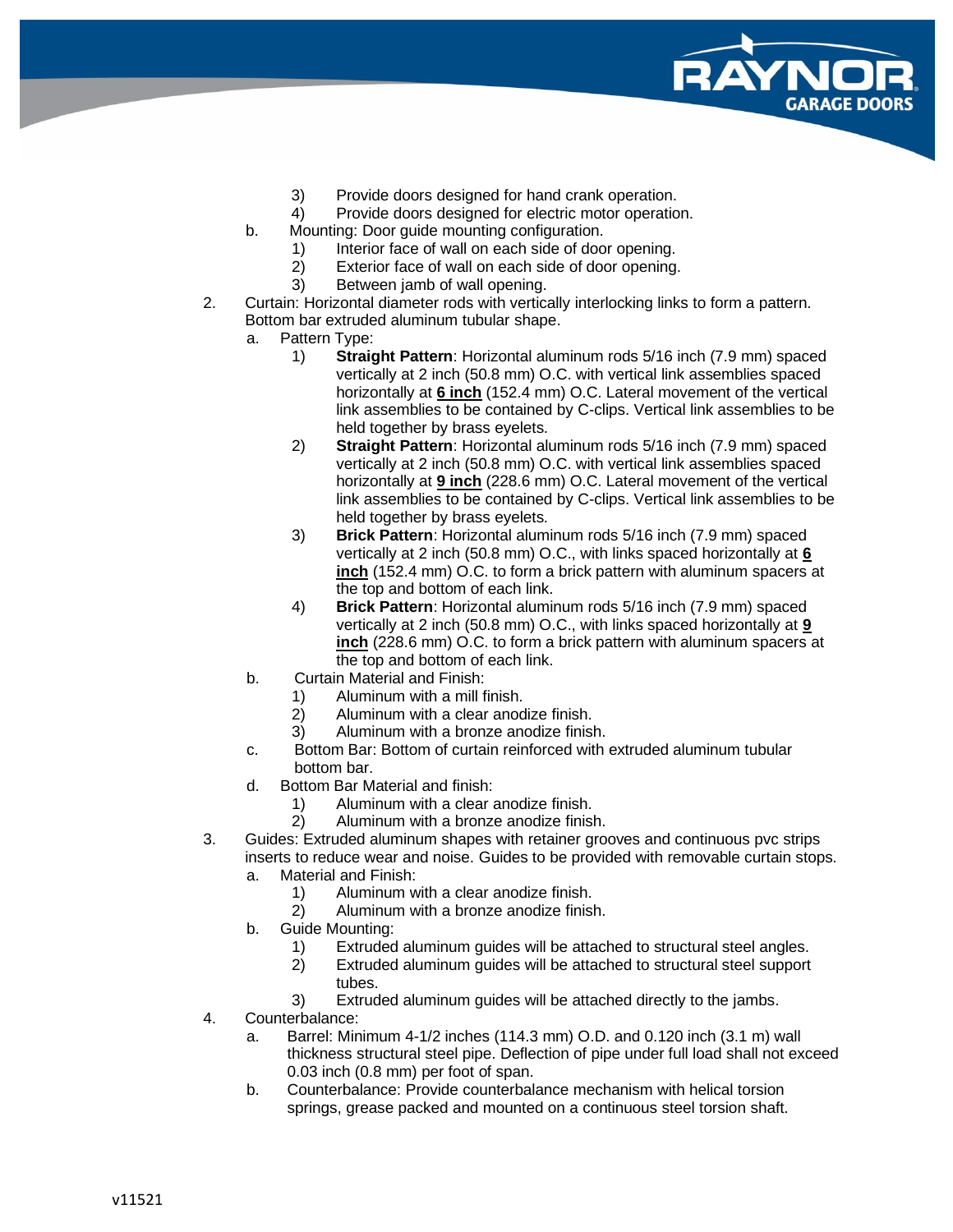- 1) Standard 15,000 cycles.
- 2) High cycles.
- 5. Brackets: 3/16 inch (4.8 mm), minimum, steel plate, attached to wall angle of guide assembly with 1/2 inch (12.7 mm) diameter Grade 5 bolts. Inside of drive bracket fitted with sealed ball bearing.
	- a. Finish:
		- 1) Provide brackets with one coat of rust-inhibitive primer.<br>2) Provide brackets with one coat of hot-dipped galvanized
		- Provide brackets with one coat of hot-dipped galvanized.
		- 3) Provide brackets with one coat of ArmorBrite Powdercoat finish.
			- b) Color:
- 6. Enclosures:
	- a. Hood Type:
		- 1) Round Hood.
		- 2) Square Hood.
	- b. Bracket Covers: Covers to enclose door mechanisms.
	- c. Material:
		- 1) 24 gauge steel (0.022 inch minimum thickness) commercial quality hotdipped galvanized steel in accordance with ASTM A-653.
		- 2) 24 gauge stainless steel (0.024 inch minimum thickness) in accordance with ASTM A-240, type 304.
		- 3) 18 gauge aluminum (0.040 inch minimum thickness) in accordance with ASTM B-209, alloy 5005, temper H34.
	- d. Color and Finish:
		- 1) Gray polyester paint.
		- 2) Tan polyester paint.
		- 3) Galvanized.
		- 4) Stainless steel #4 finish.
		- 5) Clear anodize finish.
		- 6) ArmorBrite Powdercoat finish.
			- c) Color:
- 7. Locks: Furnish door system with the following:
	- a. Hand Chain Lock: To receive padlock provided by Owner; for doors operated with hand chain.
	- b. Cylinder Lock: For push-up doors and doors operated with hand chain or hand crank, locks to be keyed cylinders and bars to engage both guides.
	- c. Cylinder Lock for Motor Operated Doors: Provide interlock switch with cylinder lock.
	- d. Auto-Lock: For doors operated with hand chain, crank, or motor operated.

## **2.5 ROLLING FIRE DOORS**

- A. FireCoil as manufactured by Raynor Garage Doors:
	- 1. Doors:
		- a. Operation:
			- 1) Provide doors designed for push-up operation.
			- 2) Provide doors designed for hand chain operation.
			- 3) Provide doors designed for hand crank operation.
			- 4) Provide doors designed for electric motor operation.
		- b. Fire Resistance Rating:
			- 1) 3-hour rating, listed by Factory Mutual (FM).<br>2) 11/2-hour rating, listed by Factory Mutual (F
			- 2) 1 1/2-hour rating, listed by Factory Mutual (FM).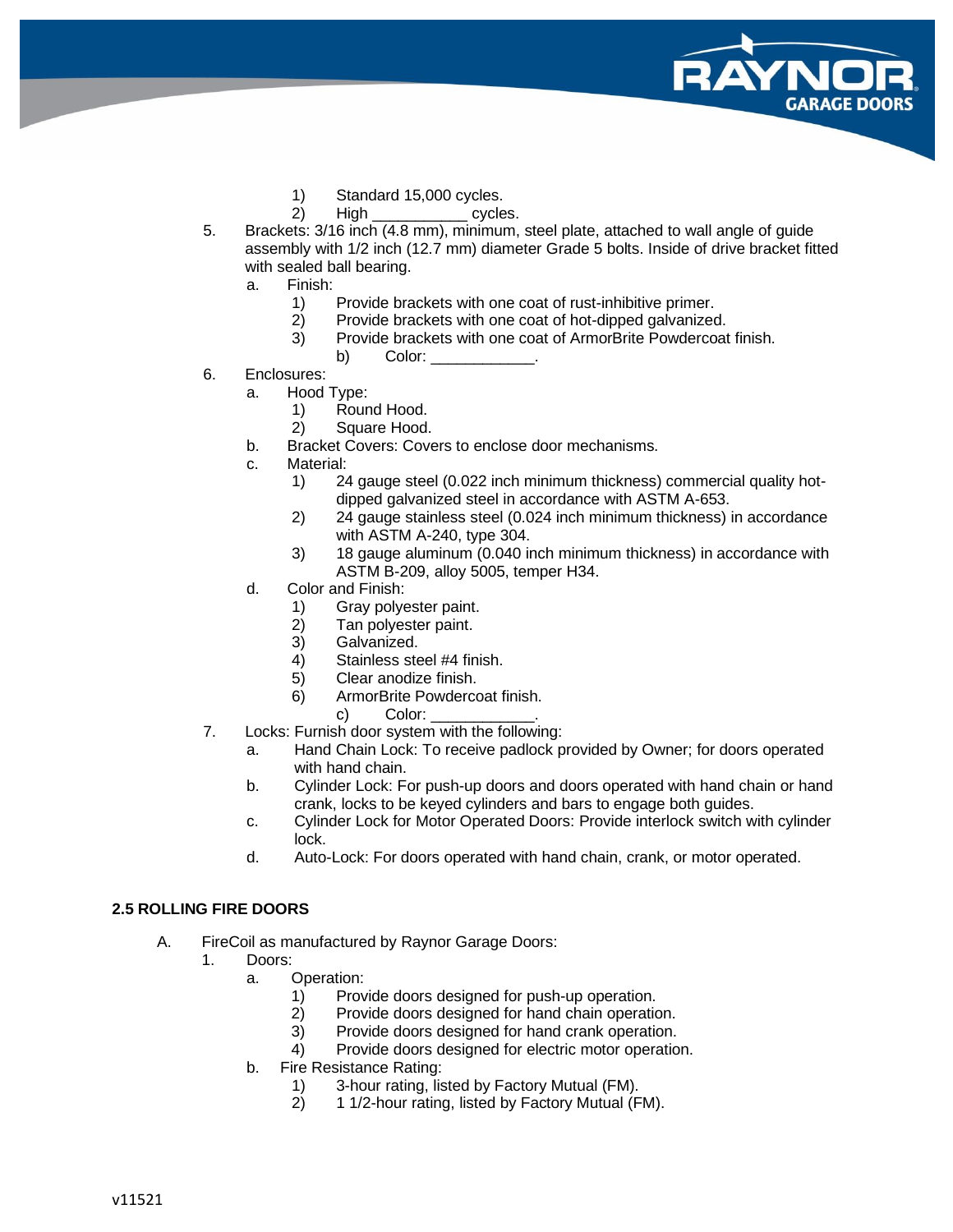

- 3) 3/4-hour rating, listed by Factory Mutual (FM).
- 4) 4-hour rating, listed by Underwriters Laboratories (UL).
- 5) 1 1/2-hour rating, listed by Underwriters Laboratories (UL).
- 6) 3/4-hour rating, listed by Underwriters Laboratories (UL).
- 7) 4-hour rating, approved by California State Fire Marshal (CSFM).
- 8) 1 1/2-hour rating, approved by California State Fire Marshal (CSFM).
- 9) 3/4-hour rating, approved by California State Fire Marshal (CSFM).
- 10) 4-hour rating, approved by City of New York Material and Equipment Acceptance (MEA).
- 11) 1 1/2-hour rating, approved by City of New York Material and Equipment Acceptance (MEA).
- 12) 3/4-hour rating, approved by City of New York Material and Equipment Acceptance (MEA).
- 13) 4-hour rating, listed by International Standards Organization (ISO 3008).
- 14) 4-hour rating, listed by British Standards (BS476).
- c. Smoke Control Label: Provide door with a type "S" label, air leakage rating not greater than 3.0 CFM per Sq. Ft.
- 2. Curtain: Interlocking roll-formed slats as specified below. Endlocks shall be attached to each of alternate slat to prevent lateral movement.
	- a. Slat Type(s):
		- **1) Flat slats**
			- 1) Steel 18 gauge (0.047 inch minimum thickness).
			- 2) Steel 20 gauge (0.036 inch minimum thickness).<br>3) Steel 22 gauge (0.030 inch minimum thickness).
			- Steel 22 gauge (0.030 inch minimum thickness).
			- 4) Stainless steel 20 gauge (0.036 inch minimum thickness).
			- 5) Stainless steel 22 gauge (0.030 inch minimum thickness).
			- 6) Light-duty 24 gauge steel (0.023 inch minimum thickness).
			- **2) Large curved slats**
				- a) Steel 18 gauge (0.047 inch minimum thickness).
				- b) Steel 20 gauge (0.036 inch minimum thickness).
				- c) Steel 22 gauge (0.030 inch minimum thickness).
			- **3) Small curved slats**
				- a) Steel 20 gauge (0.036 inch minimum thickness).
				- b) Steel 22 gauge (0.030 inch minimum thickness).

## **4) Insulated flat slats with 24 gauge backer**

- a) Steel 18 gauge (0.047 inch minimum thickness)
- b) Steel 20 gauge (0.036 inch minimum thickness)
- c) Steel 22 gauge (0.030 inch minimum thickness)
- d) Steel 24 gauge (0.023 inch minimum thickness).
- a) Insulation: Mineral wool with R-value 4.0 and U-value 0.250.
	- b. Material:
		- 1) Commercial quality hot-dipped galvanized (G-90) steel in accordance with ASTM A-653.
		- 2) Stainless steel in accordance with ASTM A-240, type 304.
	- c. Color and Finish:
		- 1) One finish coat of gray polyester paint applied over one coat of primer.
		- 2) One finish coat of tan polyester paint applied over one coat of primer.
		- 3) One finish coat of white polyester paint applied over one coat of primer.
		- 4) Galvanized finish.
		- 5) Stainless steel #4 finish.
		- 6) ArmorBrite Powdercoat finish.
			- a) Color: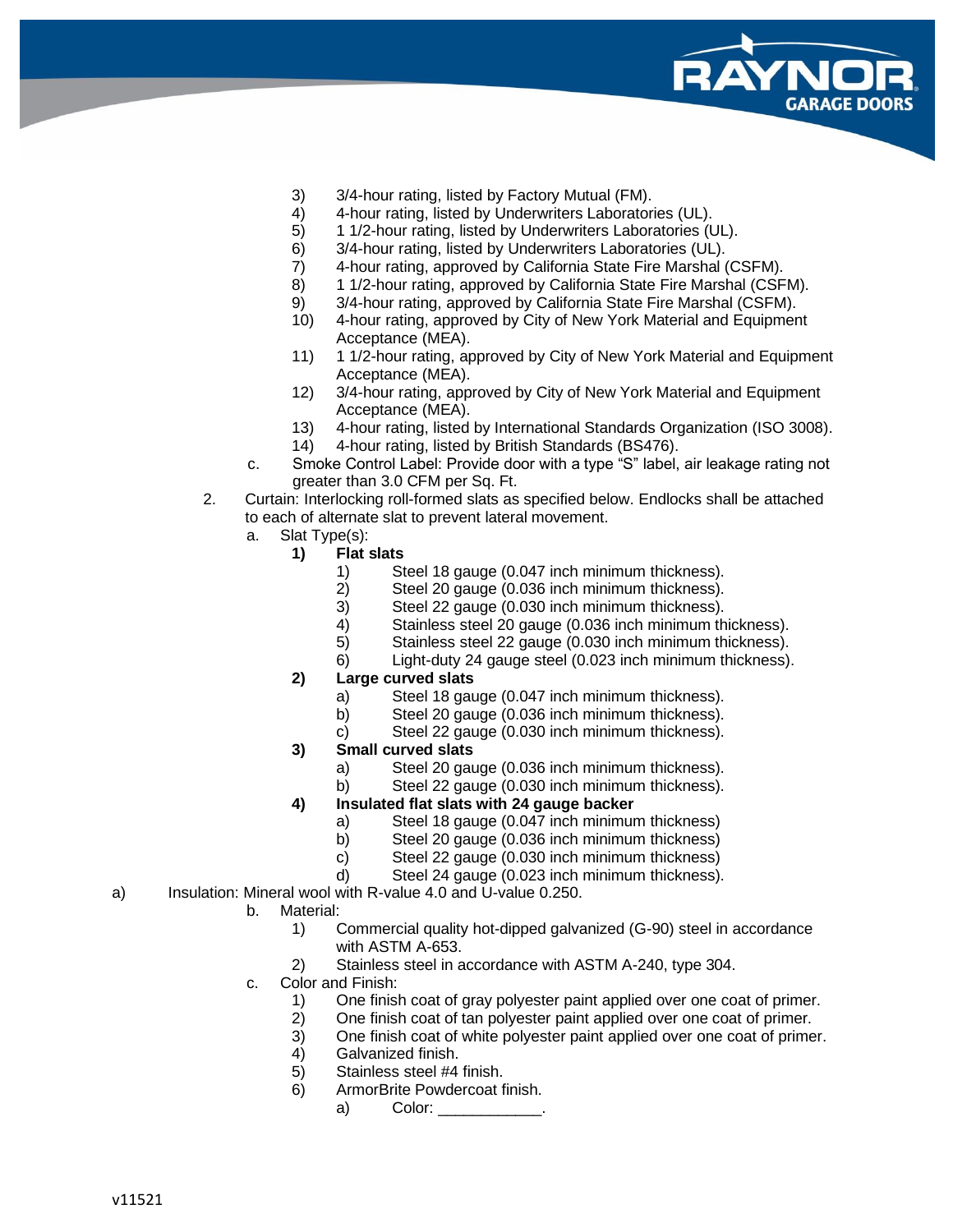

- 3. Endlocks: Zinc-plated malleable cast iron endlocks fastened with two zinc-plated steel rivets.
- 4. Bottom Bar: Two structural angles, minimum 2 inches by 2 inches by 3/16 inch (50.8 mm x 50.8 mm x 4.8 mm).
	- a. Material and finish:
		- 1) Structural steel angle bottom bar to receive one coat of black rustinhibitive primer.
		- 2) Structural stainless steel angles mill finish.
		- 3) Structural steel angle bottom bar to receive one coat of ArmorBrite Powdercoat finish.
			- a) Color:
- 5. Guide Assemblies: Three structural angles, minimum 3 inches by 2 inches by 3/16 inch (76 mm by 50.8 mm by 4.8 mm) and fitted with removable curtain stops.
	- a. Material and Finish:
		- 1) Structural steel to receive one coat of black rust-inhibitive primer.
		- 2) Structural steel to receive one coat of hot-dipped galvanized.
		- 3) Structural stainless steel with a mill finish.
		- 4) Structural steel to receive ArmorBrite Powdercoat finish.
			- a) Color:
- 6. Guide Smoke Seals: Seals to inhibit smoke infiltration between the guide and the curtain.
	- 1) Brush seal with an aluminum retainer attached to the guide assembly.
- 7. Counterbalance:
	- a. Barrel: Minimum 4-1/2 inches (114.3 mm) O.D. and 0.120 inch (3.1 m) wall thickness structural steel pipe. Deflection of pipe under full load shall not exceed 0.03 inch (0.8 mm) per foot of span.
	- b. Counterbalance: Provide counterbalance mechanism with helical torsion springs, grease packed and mounted on a continuous steel torsion shaft.
		- 1) Standard 10,000 cycles.
		- 2) High cycles.
- 8. Brackets: 3/16 inch (4.8 mm), minimum, steel plate, attached to wall angle of guide assembly with 1/2 inch (12.7 mm) diameter Grade 5 bolts. Inside of drive bracket fitted with sealed ball bearing.
	- a. Finish:
		- 1) Provide brackets with one coat of rust-inhibitive primer.
		- 2) Provide brackets with one coat of hot-dipped galvanized.
		- 3) Provide brackets with one coat of ArmorBrite Powdercoat finish.
			- a) Color:
- 9. Enclosures:
	- a. Hood Type:
		- 1) Round Hood.
		- 2) Square Hood.
	- b. Bracket Covers: Covers to enclose door mechanisms as required.
	- c. Material:
		- 1) 24 gauge steel (0.022 inch minimum thickness) commercial quality hotdipped galvanized steel in accordance with ASTM A-653.
		- 2) 24 gauge stainless steel (0.024 inch minimum thickness) in accordance with ASTM A-240, type 304.
	- d. Color and Finish:
		- 1) Gray polyester paint to match curtain finish.
		- 2) Tan polyester paint to match curtain finish.
		- 3) White polyester paint to match curtain finish.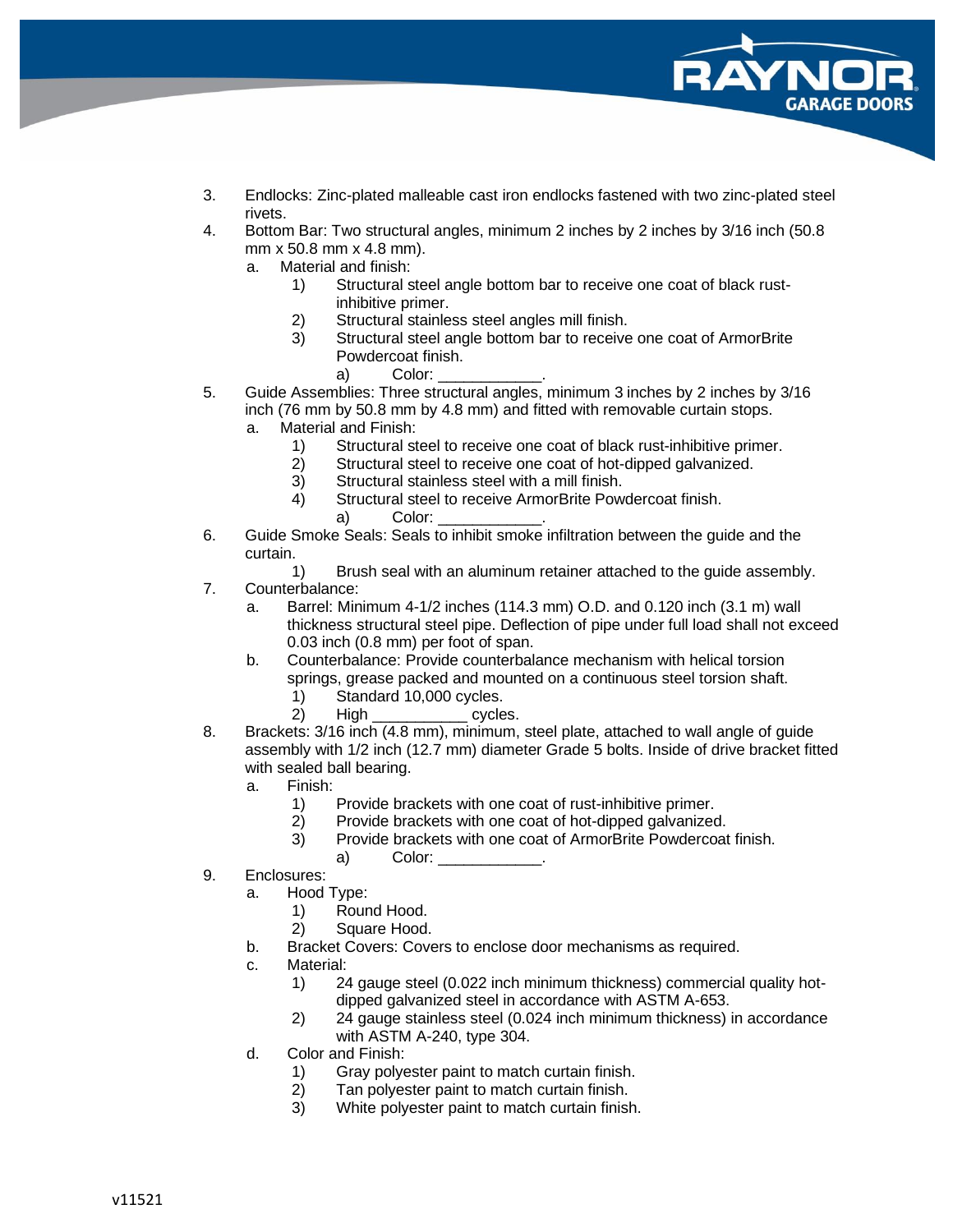

- 4) Galvanized to match curtain finish.
- 5) Stainless steel #4 finish.
- 6) ArmorBrite Powdercoat finish.
- a) Color:
- e. Flame Baffle: Provide flame baffle to comply with listing agency.
- 10. Automatic Closing Device: Automatic closing of rolling fire door under a fire condition to be initiated by the following:
	- a. Fusible links.
	- b. Electro-Thermal-Manual links (ETM) with junction box.
	- c. Electro-Thermal-Manual links (ETM) without junction box.
	- d. Solid State Release Device Units LM21 Model XP.
	- e. Solid State Release Device Units LM21 Model XPBB.
	- f. Solid State Release Device Units LM21 Model AFCB.
- 11. Detection Type: Smoke detector used in conjunction with the automatic closing device type to initiate the automatic closing of a rolling fire door shall be the following: a. Photoelectronic with heat sensor detector.
- 12. Header Smoke seal: Provide a "Z" shape brush seal to inhibit smoke infiltration between the header and the curtain.
- 13. Locks: Furnish door system with the following:
	- a. Locking Bar: For push-up doors and doors operated with hand chain or hand crank, to receive padlock provided by Owner.
	- b. Locking Bar for Motor Operated Doors: Provide interlock switch with locking bar.
	- c. Hand Chain Lock: To receive padlock provided by Owner; for doors operated with hand chain.
	- d. Cylinder Lock: For push-up doors and doors operated with hand chain and hand crank operated doors.
	- e. Cylinder Lock for Motor Operated Doors: Provide interlock switch with cylinder lock.

## **2.6 COILING FIRE SHUTTER DOORS**

- A. FireCurtain as manufactured by Raynor Garage Doors:
	- 1. Doors:
		- a. Operation:
			- 1) Provide doors designed for push-up operation.
			- 2) Provide doors designed for hand crank operation.
			- 3) Provide doors designed for tube motor operation.
		- b. Mounting: Door guide mounting configuration.
			- 1) To face of wall on each side of door opening.
			- 2) Between jamb of wall opening.
		- c. Mounting: Integral frame as follows:
			- 1) Painted Slip-in Frame: For use with a pre-existing finished opening. Color and finish to match guides and curtain.
			- 2) Painted Build-in Frame: For use with masonry wall construction. Color and finish to match guides and curtain.
			- 3) Stainless Steel Slip-in Frame: For use with a pre-existing finished opening. Frame to be #4 finish.
			- 4) Stainless Steel Build-in Frame: For use with masonry wall construction. Frame to be #4 finish.
		- d. Fire Resistance Rating: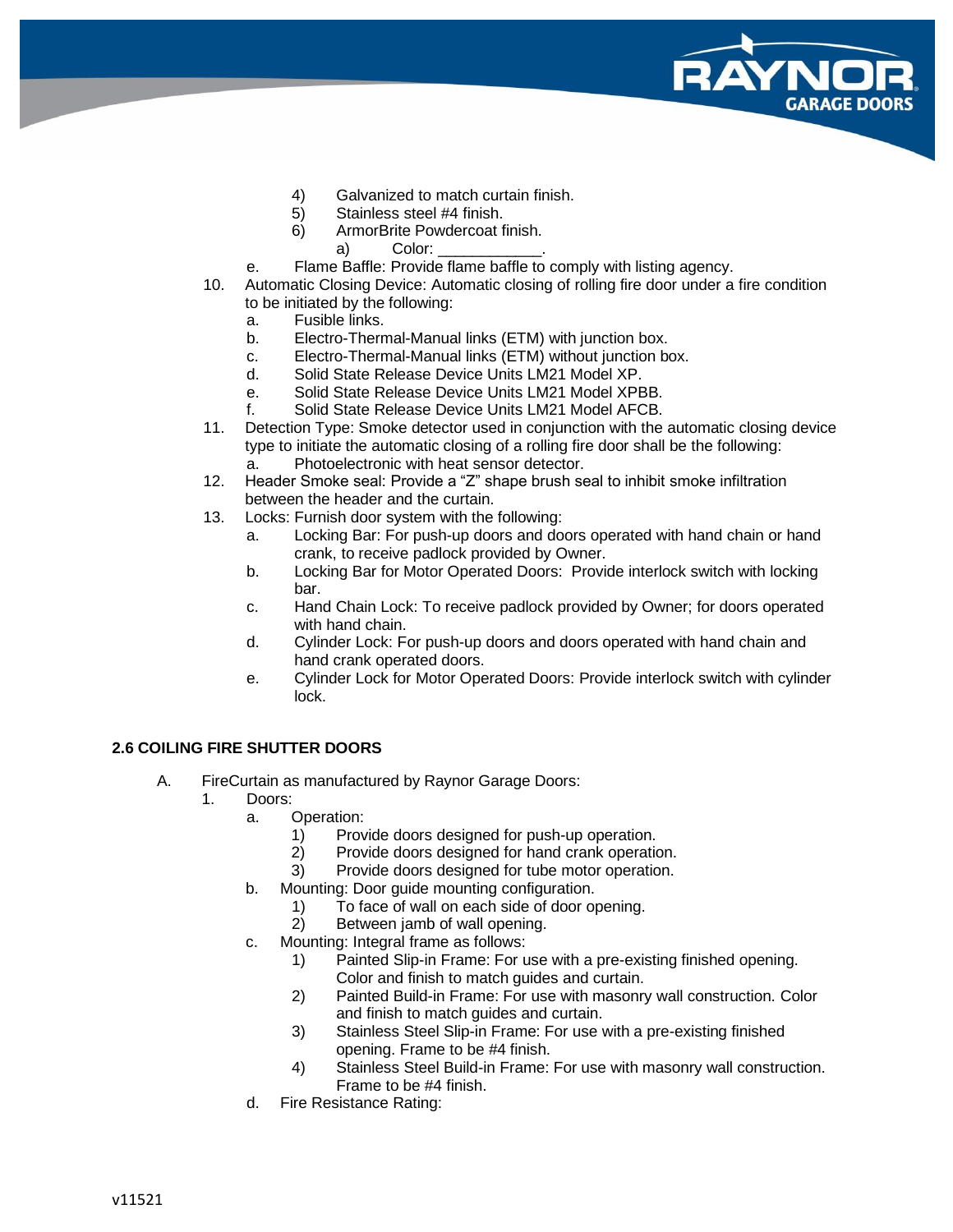

- 1) 3-hour rating, listed by Factory Mutual (FM).
- 2) 1 1/2-hour rating, listed by Factory Mutual (FM).
- 3) 3/4-hour rating, listed by Factory Mutual (FM).<br>4) 3-hour rating, listed by Underwriters Laborator
- 4) 3-hour rating, listed by Underwriters Laboratories (UL).<br>5) 1 1/2-hour rating, listed by Underwriters Laboratories (U
- 5) 1 1/2-hour rating, listed by Underwriters Laboratories (UL).
- 6) 3/4-hour rating, listed by Underwriters Laboratories (UL).<br>7) 3-hour rating, approved by California State Fire Marshal (
- 3-hour rating, approved by California State Fire Marshal (CSFM).
- 8) 1 1/2-hour rating, approved by California State Fire Marshal (CSFM).
- 9) 3/4-hour rating, approved by California State Fire Marshal (CSFM).
- 10) 3-hour rating, approved by City of New York Material and Equipment Acceptance (MEA).
- 11) 1 1/2-hour rating, approved by City of New York Material and Equipment Acceptance (MEA).
- 12) 3/4-hour rating, approved by City of New York Material and Equipment Acceptance (MEA).
- e. Smoke Control Label: Provide door with a type "S" label, air leakage rating not greater than 3.0 CFM per Sq. Ft.
- 2. Curtain: Interlocking slats as specified below. Endlocks shall be attached to each of alternate slat to prevent lateral movement.
	- a. Slat Type(s):
		- 1) Roll-formed flat slat 22 gauge steel (0.030 inch minimum thickness).
		- 2) Roll-formed flat slat 22 gauge stainless steel (0.030 inch minimum thickness).
	- b. Material:
		- 1) Commercial quality hot-dipped galvanized (G-90) steel in accordance with ASTM A-653.
		- 2)
		- 3) Stainless steel in accordance with ASTM A-240, type 304.
	- c. Color and Finish:
		- 1) One finish coat of gray polyester paint applied over one coat of primer.
		- 2) One finish coat of tan polyester paint applied over one coat of primer.
		- 3) One finish coat of white polyester paint applied over one coat of primer.
		- 4) Stainless steel #4 finish.
		- 5) ArmorBrite Powdercoat finish.
			- c) Color:
- 3. Endlocks: Zinc-plated stamped steel endlocks fastened with zinc-plated steel rivets.
- 4. Bottom Bar: Tubular type, with 1/4 inch (6.3) thick protective strip to cushion impact of bottom bar on countertop.
	- a. Material:
		- 1) Roll-formed 14 gauge galvanized steel (0.071 inch minimum thickness).
		- 2) Roll-formed 14 gauge stainless steel (0.075 inch minimum thickness).
	- b. Color and finish:
		- 1) Steel bottom bar to receive one finish coat of gray paint to match curtain.
		- 2) Steel bottom bar to receive one finish coat of tan paint to match curtain.
		- 3) Steel bottom bar to receive one finish coat of white paint to match curtain.
		- 4) Stainless steel bottom bar to be #4 finish to match curtain.
		- 5) Steel bottom bar to receive ArmorBrite Powdercoat finish.
			- a) Color:
- 5. Guide Assemblies: Guides shall be provided in the same material and finish as the curtain and fitted with removable curtain stops.
	- a. Material and Finish: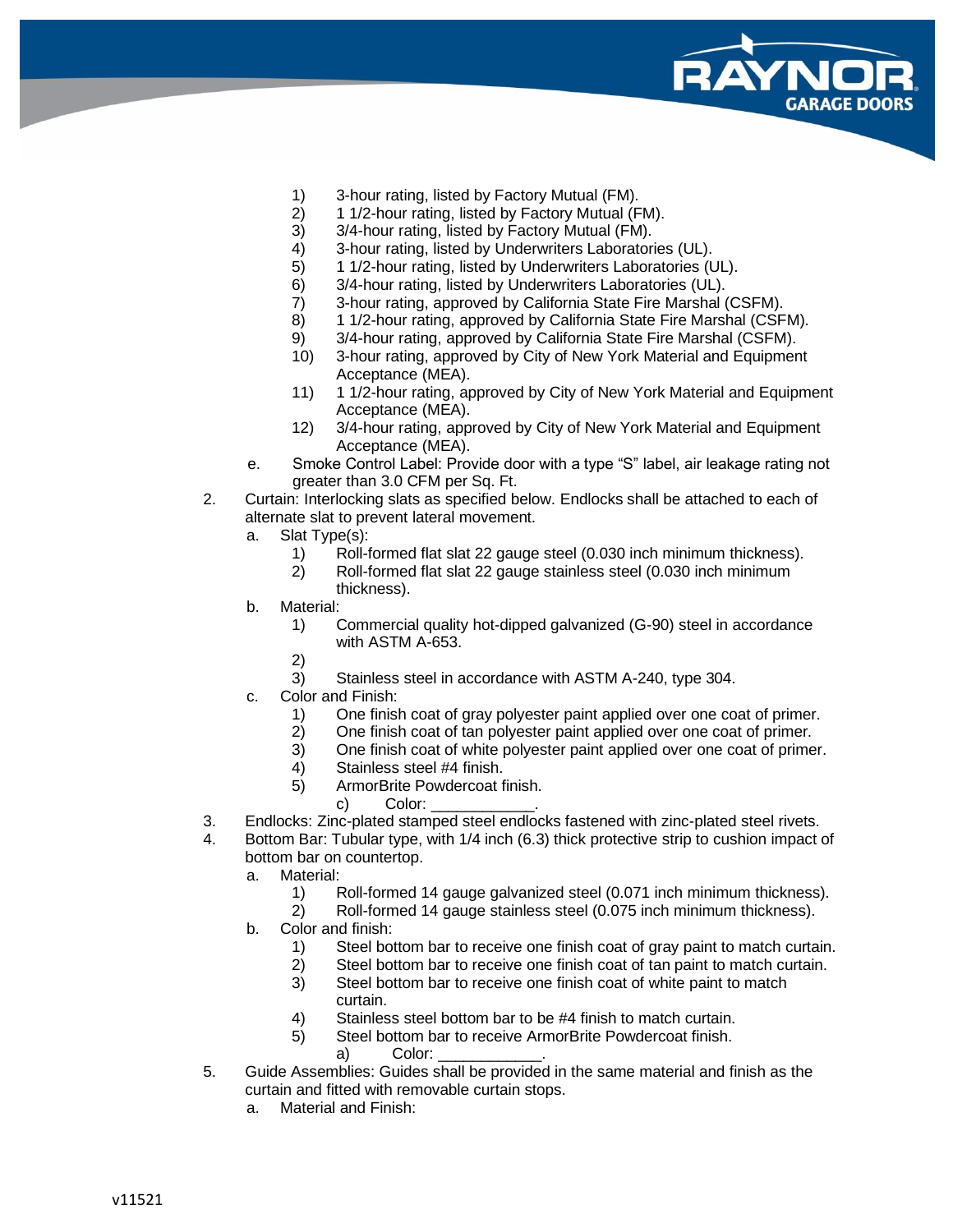

- 1) 13 gauge galvanized steel (0.086 inch minimum thickness) to receive one finish coat of gray paint to match curtain.
- 2) 13 gauge galvanized steel (0.086 inch minimum thickness) to receive one finish coat of tan paint to match curtain.
- 3) 13 gauge galvanized steel (0.086 inch minimum thickness) to receive one finish coat of white paint to match curtain.
- 4) 13 gauge stainless steel (0.090 inch minimum thickness) to have a #4 finish to match curtain.
- 5) 13 gauge galvanized steel (0.086 inch minimum thickness) to receive ArmorBrite Powdercoat finish.
	- c) Color:
- b. Guide Smoke Seals: Seals to inhibit smoke infiltration between the guide and the curtain.

1) Brushseal with an aluminum retainer attached to the guide assembly.

- 6. Counterbalance:
	- a. Barrel: Minimum 4-1/2 inches (114.3 mm) O.D. and 0.120 inch (3.1 m) wall thickness structural steel pipe. Deflection of pipe under full load shall not exceed 0.03 inch (0.8 mm) per foot of span.
	- b. Counterbalance: Provide counterbalance mechanism with helical torsion springs, grease packed and mounted on a continuous steel torsion shaft.
		- 1) Standard 7,500 cycles.
		- 2) High cycles.
	- c. FireEclipse Tube Motor as provided by Raynor Garage Doors:
		- 1) Tube motor to be 115 volt, single phase with toggle switch for constant pressure open-close operation.
- 7. Brackets: Mounting brackets shall be10 gauge galvanized steel (0.130 inch minimum thickness) attached to the guide assembly.
- 8. Enclosures:
	- a. Hood Type: Hood to be a square type and to be attached to the brackets.
	- b. Bracket Side Covers: Covers to enclose door mechanisms.
	- c. Material:
		- 1) 24 gauge steel (0.022 inch minimum thickness) commercial quality hotdipped galvanized steel in accordance with ASTM A-653.
		- 2) 24 gauge stainless steel (0.024 inch minimum thickness) in accordance with ASTM A-240, type 304.
	- d. Color and Finish:
		- 1) Gray polyester paint to match curtain finish.<br>2) Tan polyester paint to match curtain finish.
		- Tan polyester paint to match curtain finish.
		- 3) White polyester paint to match curtain finish.
		- 4) Stainless steel #4 finish.
		- 5) ArmorBrite Powdercoat finish.
			- a) Color:
- 9. Automatic Closing Device: Automatic closing of rolling fire shutter door under a fire condition to be initiated by the following:
	- a. Fusible links.
	- b. Electro-Thermal-Manual links (ETM) with junction box.
	- c. Electro-Thermal-Manual links (ETM) without junction box.
	- d. FireShield (for use with FireEclipse tube motor only).
	- e. Solid State Release Device Units LM21 Model XP.
	- f. Solid State Release Device Units LM21 Model XPBB.
- 10. Detection Type: Smoke detection used in conjunction with the automatic closing device type to initiate the automatic closing of a rolling fire shutter door shall be the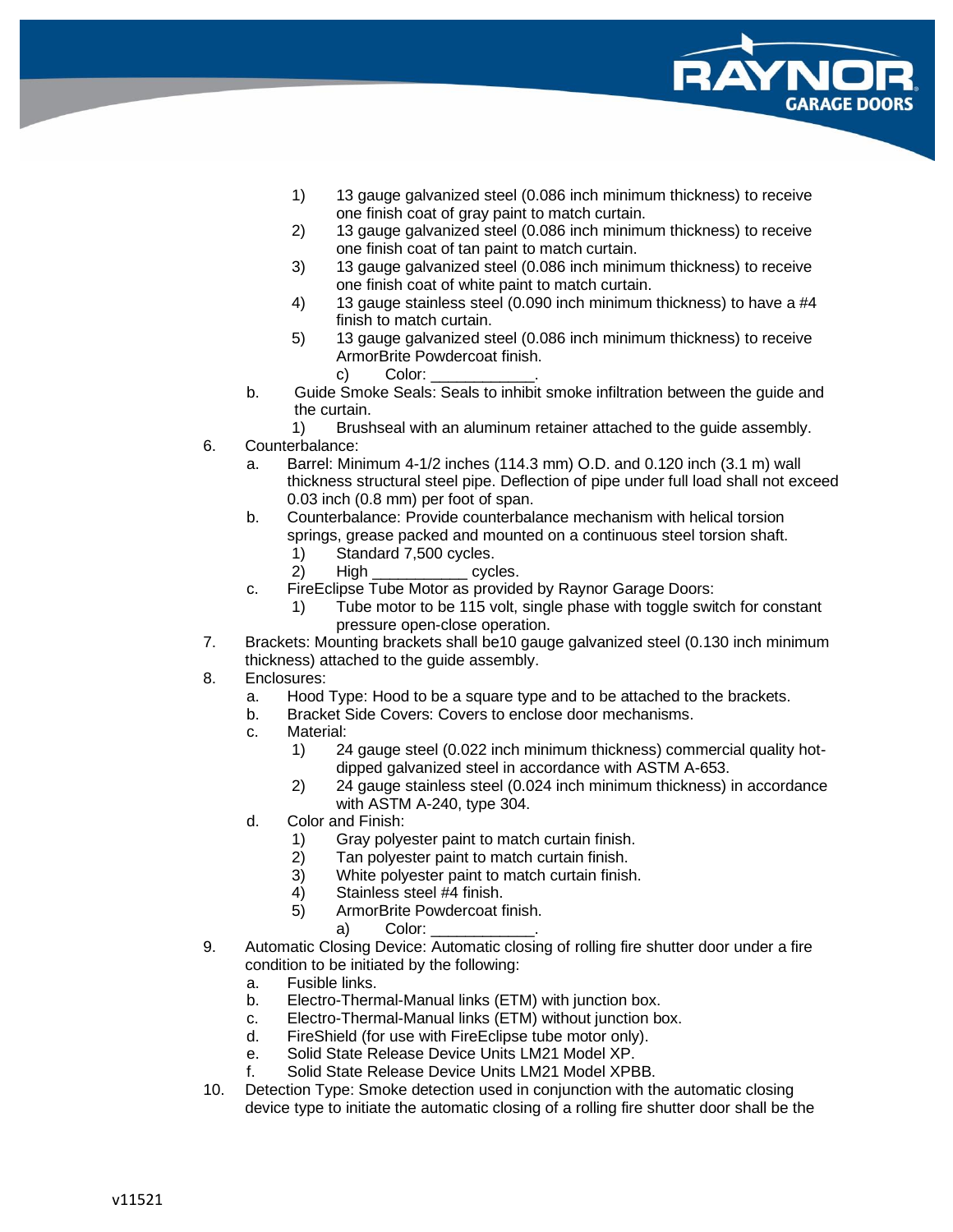

following:

a. Photoelectronic with heat sensor detector.

- 11. Header Smoke Seal: Provide a brush seal to inhibit smoke infiltration between the header and the curtain.
- 12. Locks: Furnish door system with the following:
	- a. Locking Bar: For push-up doors and doors operated with hand crank, locks to be thumb turn cylinders and bars to engage both guides.
	- b. Cylinder Lock: For push-up doors and doors operated with hand crank, locks to be keyed cylinders and bars to engage both guides.

## **2.7 ELECTRIC OPERATORS**

- A. ControlHoist (UL Listed) as manufactured by Raynor Garage Doors:
	- 1. Model:
		- a. Raynor ControlHoist Optima:
			- 1) Type: Jackshaft with manual chain hoist.
			- 2) Motor Horsepower Rating: Per the manufacturer's recommended size for door.
			- 3) Motor Horsepower Rating: Continuous 1/2 HP.
			- 4) Motor Horsepower Rating: Continuous 3/4 HP.
			- 5) Motor Horsepower Rating: Continuous 1 HP.
			- 6) Motor Horsepower Rating: Continuous 1-1/2 HP.
			- 7) Motor Horsepower Rating: Continuous 2 HP.
			- 8) Electrical Requirements: 115 volt single phase.
			- 9) Electrical Requirements: 230 volt single phase.
			- 10) Electrical Requirements: 208-230 volt three phase.
			- 11) Electrical Requirements: 460 volt three phase.
			- 12) Duty Cycle: 30 cycles/hour or 300 cycles/day.
			- 13) Control Wiring: Solid state circuitry with provisions for connection of a monitored reversing device, external radio control hook-up and maximum run timer. Provisions for timers to close and mid stop and lock bar sensor capability.
				- a) Provide three button momentary contact "open-stop", constant
					- pressure on close (can be changed to momentary to close).
				- b) Custom wiring.
				- c) Monitored electric reversing edge on door.
				- d) Monitored photo electric eyes mounted on jambs.
		- b. Raynor ControlHoist Standard:
			- 1) Type: Jackshaft.
			- 2) Type: Jackshaft with manual chain hoist.
			- 3) Motor Horsepower Rating: Per the manufacturer's recommended size for door.
			- 4) Motor Horsepower Rating: Continuous 1/3 HP.
			- 5) Motor Horsepower Rating: Continuous 1/2 HP.
			- 6) Motor Horsepower Rating: Continuous 3/4 HP.
			- 7) Electrical Requirements: 115 volt single phase.
			- 8) Electrical Requirements: 230 volt single phase.
			- 9) Electrical Requirements: 208-230 volt three phase.
			- 10) Electrical Requirements: 460 volt three phase.
			- 11) Duty Cycle: 30 cycles/hour or 300 cycles/day.
			- 12) Control Wiring: Solid state circuitry with provisions for connection of a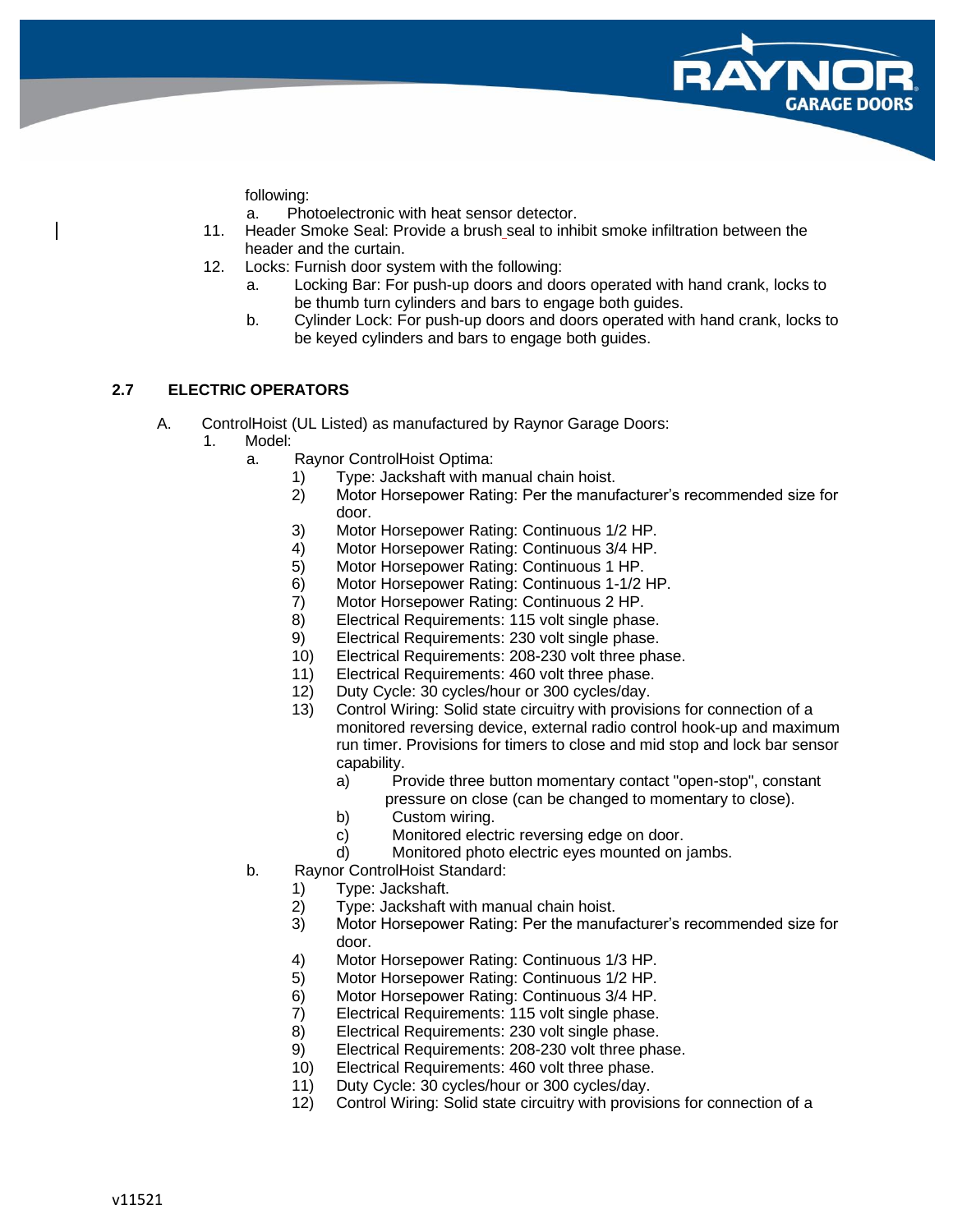

monitored reversing device, external radio control hook-up and maximum run timer. Provisions for timers to close and mid stop and lock bar sensor capability.

- a) Provide three button momentary contact "open-stop", constant pressure on close (can be changed to momentary to close).
- b) Custom wiring.
- c) Monitored electric reversing edge on door.
- d) Monitored photo electric eyes mounted on jambs.
- c. Raynor ControlHoist Basic:
	- 1) Type: Jackshaft.
	- 2) Type: Jackshaft with manual chain hoist.
	- 3) Motor Horsepower Rating: Intermittent 1/2 HP.<br>4) Electrical Requirements: 115 volt single phase.
	- Electrical Requirements: 115 volt single phase.
	- 5) Duty Cycle: 14 cycles/hour.
	- 6) Control Wiring: Solid state circuitry with provisions for connection of a monitored reversing device, external radio control hook-up and maximum run timer. Provisions for timers to close and mid stop and lock bar sensor capability.
		- a) Provide three button momentary contact "open-stop", constant pressure on close (can be changed to momentary to close).
		- b) Monitored electric reversing edge on door.
		- c) Monitored photo electric eyes mounted on jambs.
- B. FireHoist as provided by Raynor Garage Doors:
	- 1. Model:
		- a. Raynor FSEP model:
			- 1) Type: Jackshaft with automatic closure by fusible link, detector or fire alarm system. Allows automatic closing without loss of door spring tension thus allowing for ease of resetting of door after testing or alarm. Operates as a standard rolling door operator when not in a fire situation.
			- 2) Motor Horsepower Rating: Per the manufacturer's recommended size for door.
			- 3) Motor Horsepower Rating: Continuous 1/3 HP.
			- 4) Motor Horsepower Rating: Continuous 1/2 HP.
			- 5) Motor Horsepower Rating: Continuous 3/4 HP.
			- 6) Motor Horsepower Rating: Continuous 1-1/2 HP.
			- 7) Motor Horsepower Rating: Continuous 2 HP.
			- 8) Electrical Requirements: 115 volt single phase.
			- 9) Electrical Requirements: 230 volt single phase.
			- 10) Electrical Requirements: 208-230 volt three phase.
			- 11) Electrical Requirements: 460 volt three phase.
			- 12) Duty Cycle: Restricted duty cycles.
			- 13) Control Wiring: 24 volt control with provisions for connection of a monitored reversing device.
				- a) Provide three button momentary contact "open-stop", constant pressure close, with provisions for momentary pressure to close.
				- b)Monitored electric reversing edge on door.
				- c) Monitored photo electric eyes mounted on jambs.
		- b. Raynor FGH model: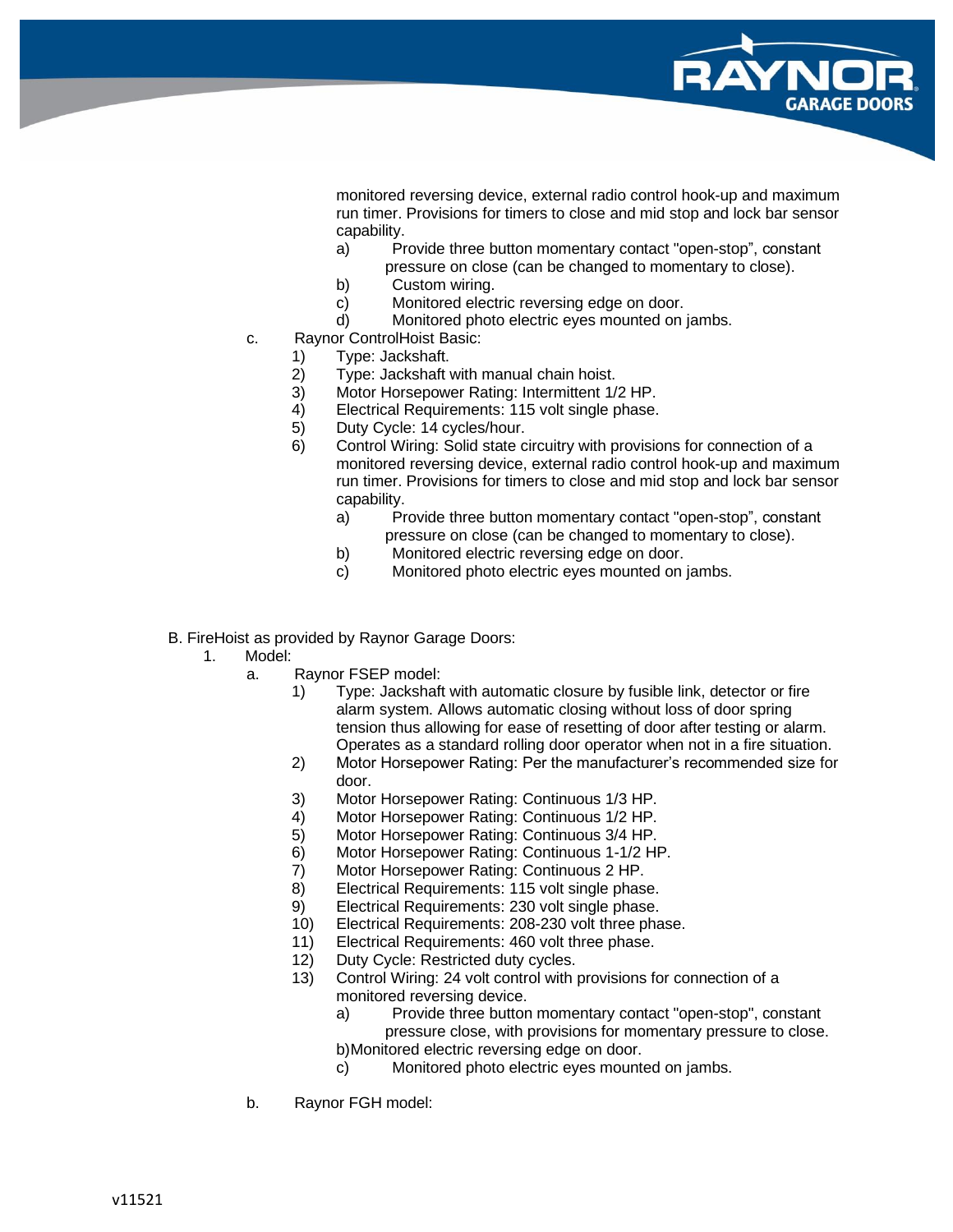

- 1) Type: Jackshaft with automatic closure by fusible link. Allows automatic closing without loss of door spring tension thus allowing for "Easy-Reset" of door after testing.
- 2) Motor Horsepower Rating: Per the manufacturer's recommended size for door.
- 3) Motor Horsepower Rating: Continuous 1/2 HP.
- 4) Motor Horsepower Rating: Continuous 1 HP.
- 5) Motor Horsepower Rating: Continuous 1-1/2 HP.
- 6) Motor Horsepower Rating: Continuous 2 HP.
- 7) Motor Horsepower Rating: Continuous 3 HP.
- 8) Electrical Requirements: 115 volt single phase.
- 9) Electrical Requirements: 230 volt single phase.
- 10) Electrical Requirements: 208-230 volt three phase.
- 11) Electrical Requirements: 460 volt three phase.
- 12) Electrical Requirements: 575 volt three phase.
- 13) Duty Cycle: Restricted duty cycles.
- 14) Control Wiring: 24 volt control with provisions for connection of a monitored reversing device.
	- a) Provide three button momentary contact "open-stop", constant pressure close, with provisions for momentary pressure to close. b)Monitored electric reversing edge on door.
	- c) Monitored photo electric eyes mounted on jambs.

## PART 3 EXECUTION

#### 3.7 EXAMINATION

- A. Do not begin installation until substrates have been properly prepared. Verify that site conditions are acceptable for installation of doors, operators, controls, and accessories. Ensure that openings are square, flush, and plumb.
- B. If substrate preparation is the responsibility of another installer, notify Architect of unsatisfactory preparation before proceeding.

#### 3.8 PREPARATION

- A. Clean surfaces thoroughly prior to installation.
- B. Prepare surfaces using the methods recommended by the manufacturer for achieving the best result for the substrate under the project conditions.

#### 3.9 INSTALLATION

- A. General: Install door, guides and operating equipment complete with all necessary accessories and hardware according to shop drawings, manufacturer's instructions.
- B. Lubricate bearings and sliding parts and adjust doors for proper operation, balance, clearance and similar requirements.

#### 3.10 PROTECTION